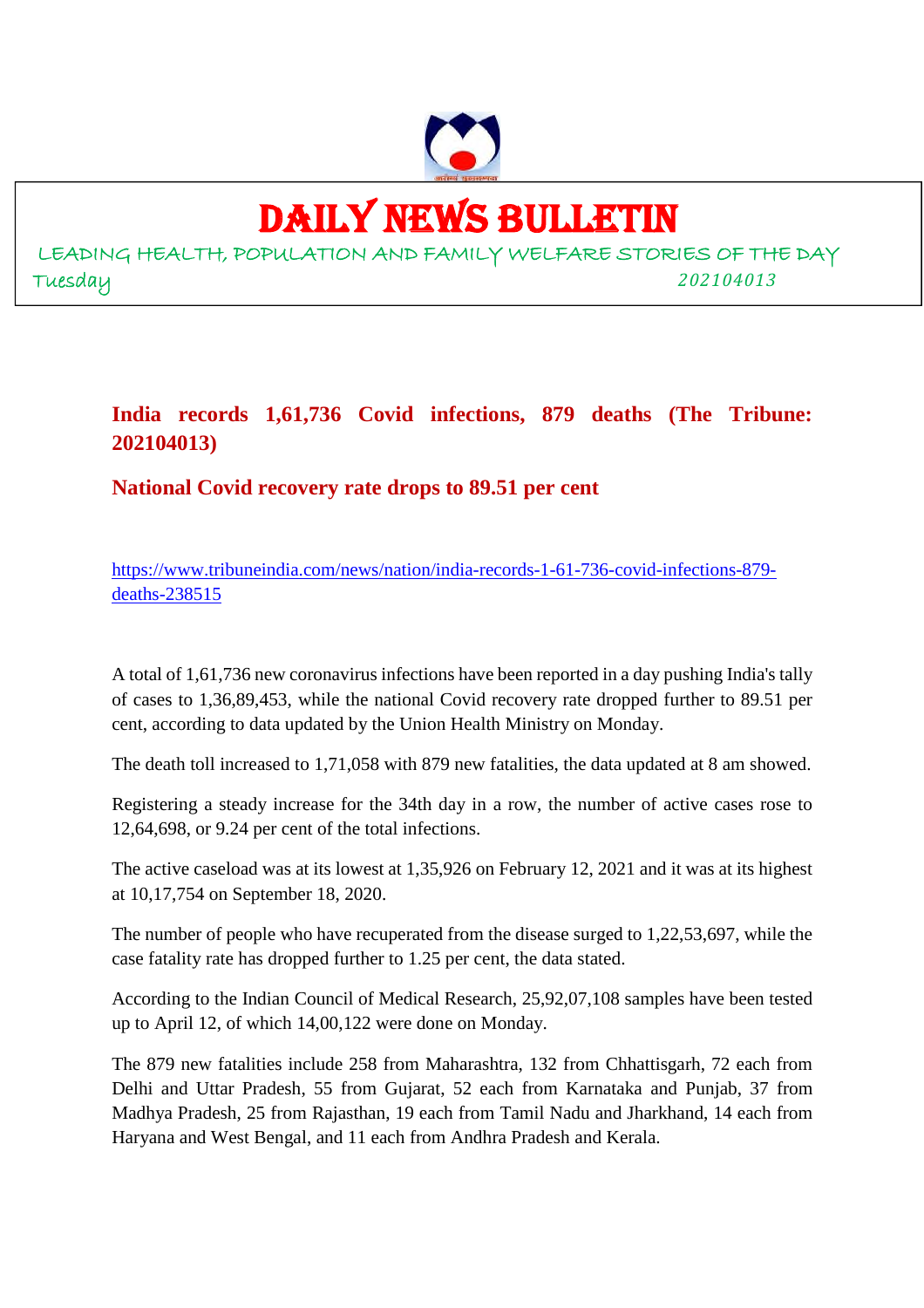A total of 1,71,058 deaths have been reported in the country so far, including 58,245 from Maharashtra, 12,941 from Karnataka, 12,927 from Tamil Nadu, 11,355 from Delhi, 10,414 from West Bengal, 9,224 from Uttar Pradesh, 7,559 from Punjab, and 7,311 from Andhra Pradesh. PTI

### **Indian-American frontline health-care professionals**

## **Indian-American frontline health-care professionals in Green Card backlog hold protest at US Capitol (The Tribune: 202104013)**

https://www.tribuneindia.com/news/nation/indian-american-frontline-health-careprofessionals-in-green-card-backlog-hold-protest-at-us-capitol-238517

Indian-American frontline health-care professionals in Green Card backlog hold protest at US Capitol

Urging American lawmakers to pass a legislation that ends the archaic per country quota for legal permanent residency in the US, a group of frontline Indian-American healthcare professionals, stuck in the 150-plus-year Green Card backlog, held a peaceful demonstration in front of the Capitol.

A Green Card, known officially as a Permanent Resident Card, is a document issued to immigrants to the US as evidence that the bearer has been granted the privilege of residing permanently in the country.

In a joint statement on Monday, the Indian-American doctors said that they are in a 150-plusyear Green Card backlog due to archaic country caps that allows no nation to get more than seven per cent of employment-based green cards.

"India is a land of a billion plus people but the number of green cards it gets is the same as a country as small as Iceland. There is no cap on H-1B visa though and Indians make 50 per cent of the H-1B work force. This discrepancy between H-1B and green cards has created an inhuman backlog that is adversely affecting our professional and personal lives," they said.

Indian IT professionals, most of whom are highly skilled and come to the US mainly on the H-1B work visas, are the worst sufferers of the current immigration system. which imposes a seven per cent per country quota on allotment of the coveted Green Card or permanent legal residency.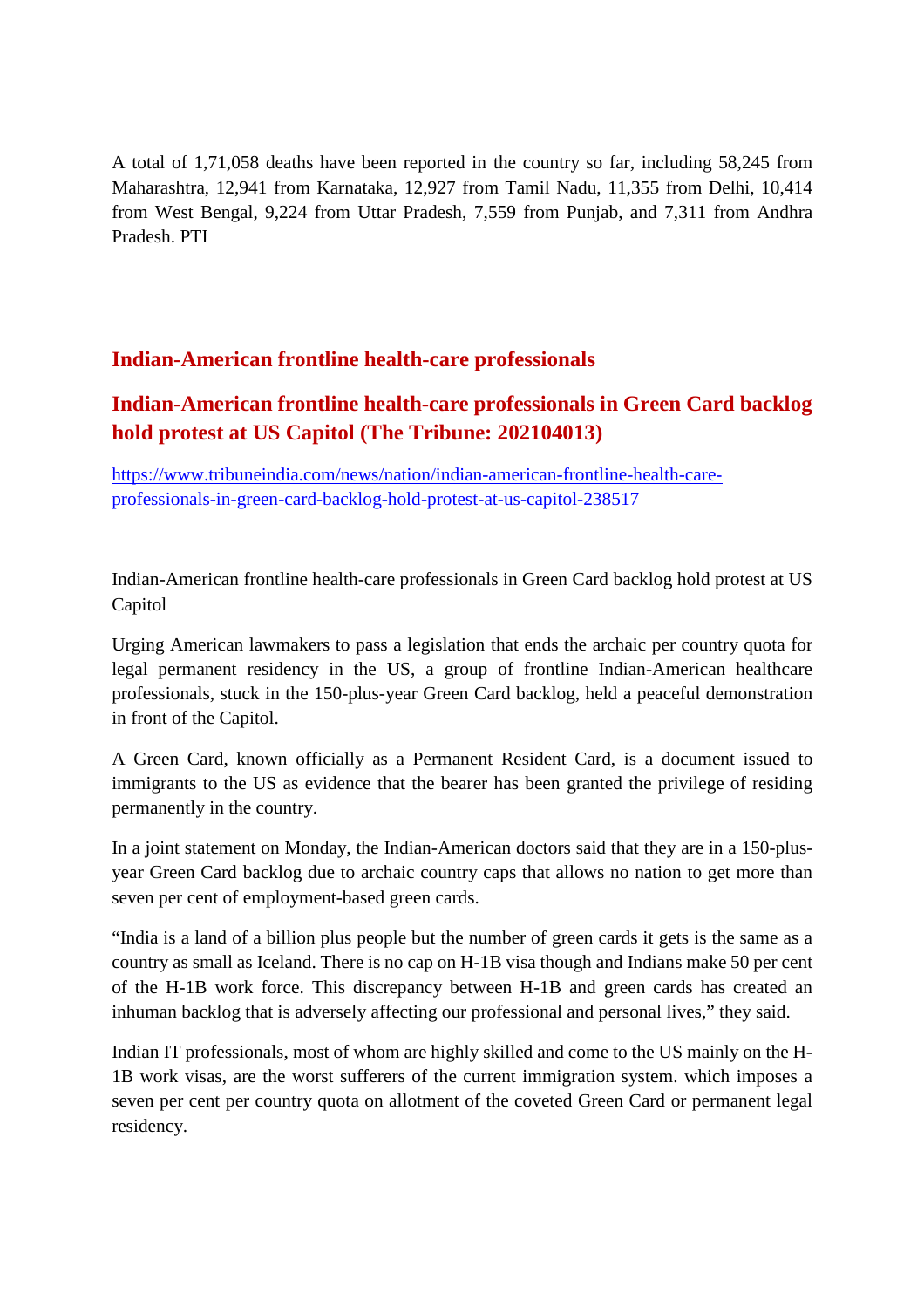The protesters said that the fairness bill removes country caps and allots green cards as a first come first serve basis. It passed in the House of Representatives by 365 votes in 2019 and its Senate equivalent S386 passed the Senate in 2020. Now the bill is back to the House as a modified version.

They urged Congresswoman Zoe Lofgren to bring it to vote as a bipartisan solution to end the suffering of skilled professionals.

"The Green Card backlog is taking a toll on the frontline health care workers and their families. They are living in fear and anxiety," Dr Namita Dhiman, a child and adolescent psychiatrist said.

"US President Joe Biden should end the Green Card backlog by allowing USCIS (United States Citizenship and Immigration Services) to utilise unused green cards from the past years for the frontline healthcare workers in the backlog," she said.

"COVID-19 has been brutal to frontline healthcare workers and the green card backlog makes it miserable. This is leading to serious mental health issues in this group," Dhiman added.

Baltimore-based Dr Santanu Samanta, a radiation oncologist, said he feels threatened about the consequences to his family and his job, if there is no change brought in the Green Card system.

### **Covid infectivity among older age groups**

# **Chandigarh sees increase in Covid infectivity among older age groups (The Tribune: 202104013)**

https://www.tribuneindia.com/news/coronavirus/chandigarh-sees-increase-in-covidinfectivity-among-older-age-groups-237821

Chandigarh sees increase in Covid infectivity among older age groups

Photo for representation only

There has been an increase in infectivity rate among older age groups in Chandigarh in the past two months.

The positivity rate among 60 years and above has risen by 4 per cent since February, while 2 per cent increase in infectivity has been observed in the 51 to 60 year age group.

In the last few days, the daily cases in the city are touching the 400-mark. The positivity rate has also jumped to 13 per cent amid a massive spike in cases.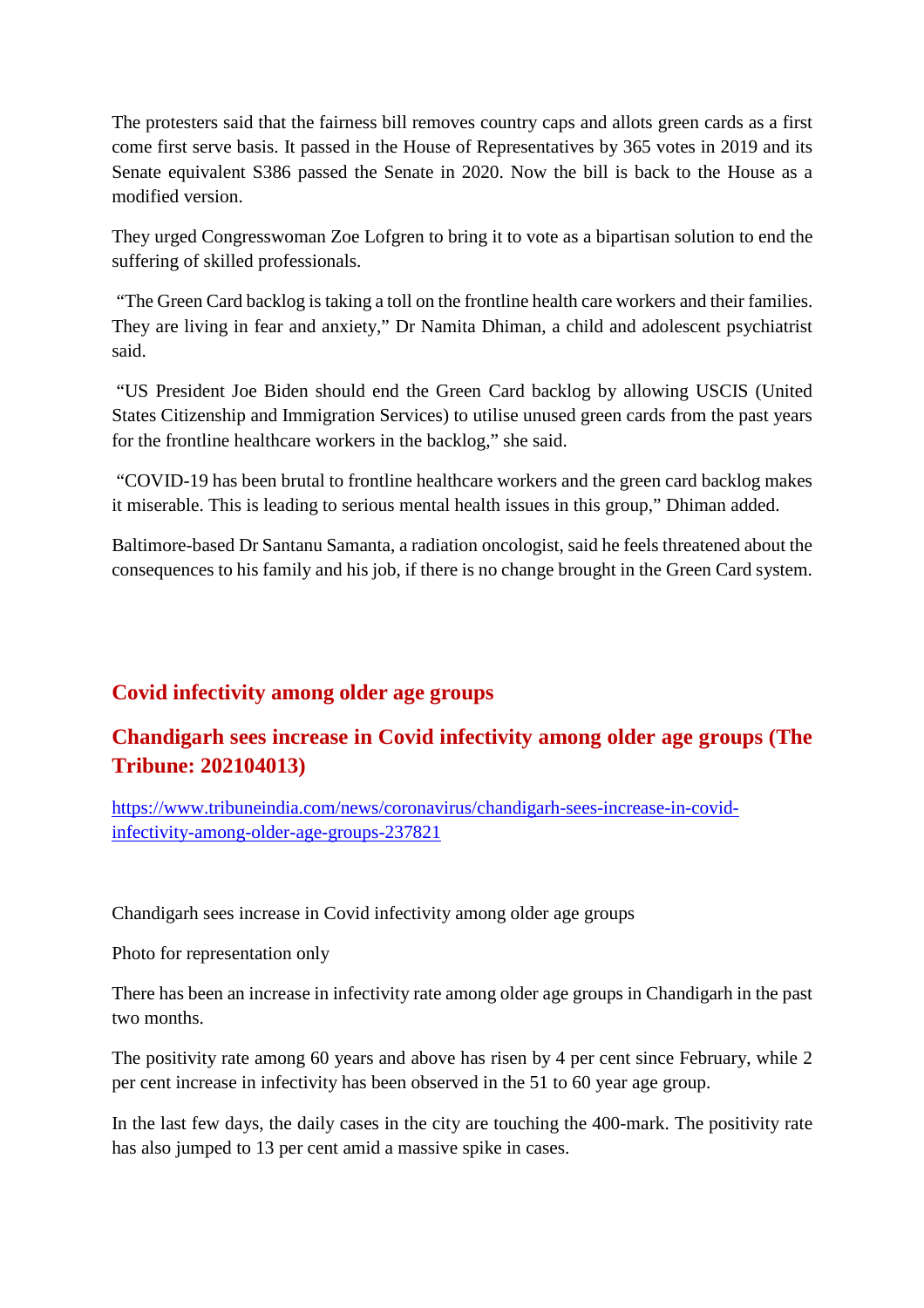A majority – 40 per cent – of those who are getting infected are in the age group of 20 to 40 years. However, the trend remains similar to what was observed before February.

"Most of the infections are among older adults, and it has been seen that many of those infected are suffering from non-communicable diseases," said Prof JS Thakur, Department of Community Medicine, PGIMER.

"The elderly groups are also most susceptible to infection," said Prof Thakur, adding "as far as youngsters are concerned, they contract infection owing to not following Covid-19 appropriate behaviour".

Due to rise in infectivity among the elderly, the fatality rate is also higher in this age group.

Seventeen persons in the city have succumbed to Covid-19 in the last 10 days, and a majority of those who died of the infection were aged above 60 years.

In the last one week, the number of new infections has grown by an average of 1.2 per cent every day.

For every 100 confirmed cases, 88 have recovered from the virus and 11 are currently infected.

The positivity rate among those aged 60 years and above has risen by 4% since February, while 2% increase in infectivity has been observed in the 51 to 60 age group.

### **Covid-19 2nd wave**

### **Where is 2nd wave bigger than first? (Hindustan Times: 202104013)**

**https://epaper.hindustantimes.com/Home/ArticleView**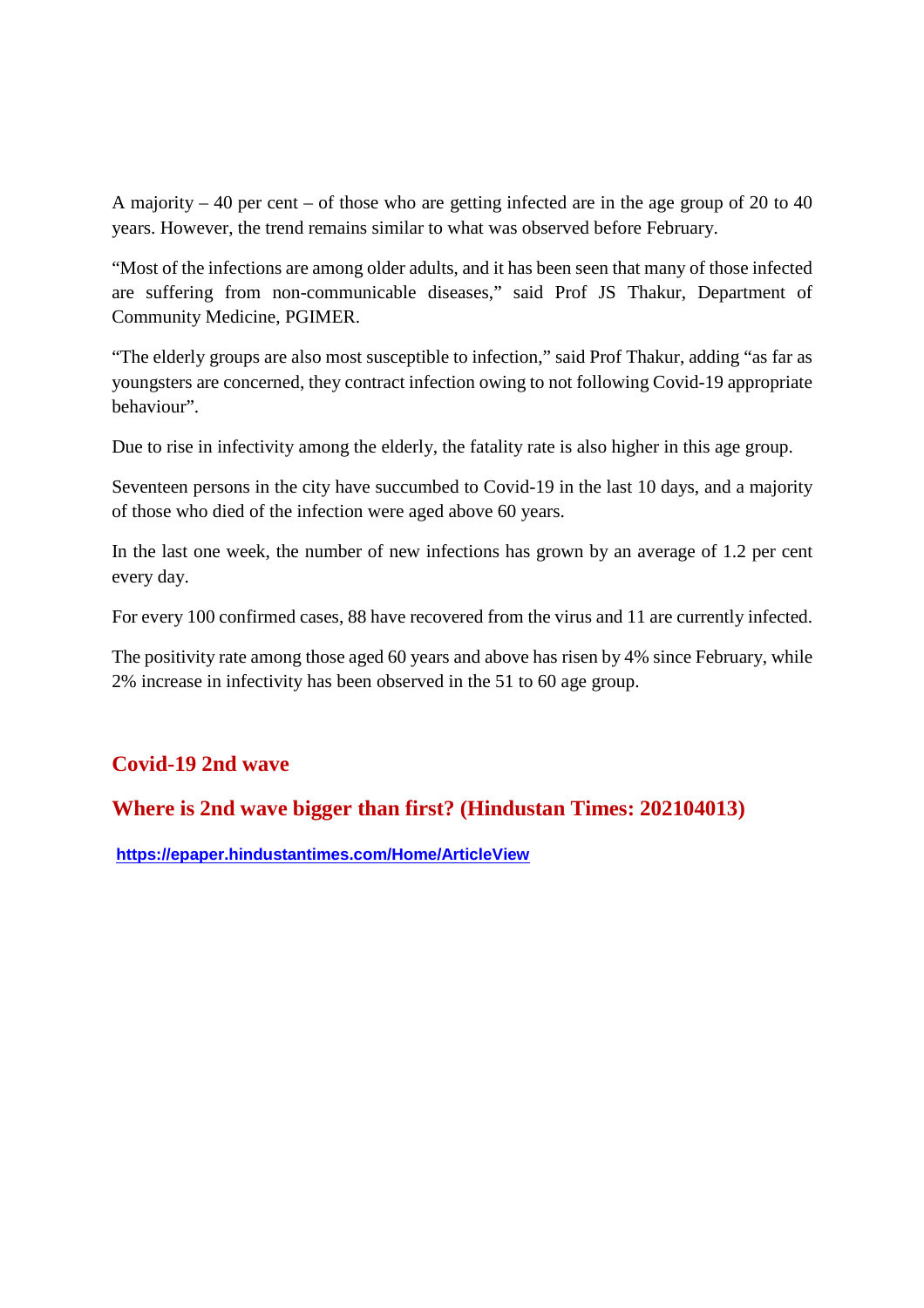# Second wave bigger than first in nine states/UTs

By April 11, the second wave was bigger than the first in eight states - Chhattisgarh, Gujarat, Maharashtra, Madhya Pradesh, Uttar Pradesh, Punjab, Rajasthan, and Haryana - and the Union territory of Chandigarh. In the first four states, the current seven-day-average of cases is 1.8 to 3.2 times their peak seven-day averages. This is 1.4 times for India as a whole. The current rising wave of cases in Jharkhand, Delhi, Goa and Telangana (especially the first two) means that these too might soon overtake their previous peaks. In these states, the current average is 80% of their earlier peaks.

# Current avg. of new cases as % of biggest peak before second wave



Current avg. is 7-day average of cases on April 11

# 7-day average of Covid-19 cases









# **UTTAR PRADESH**



3500

**PUNJAB** 

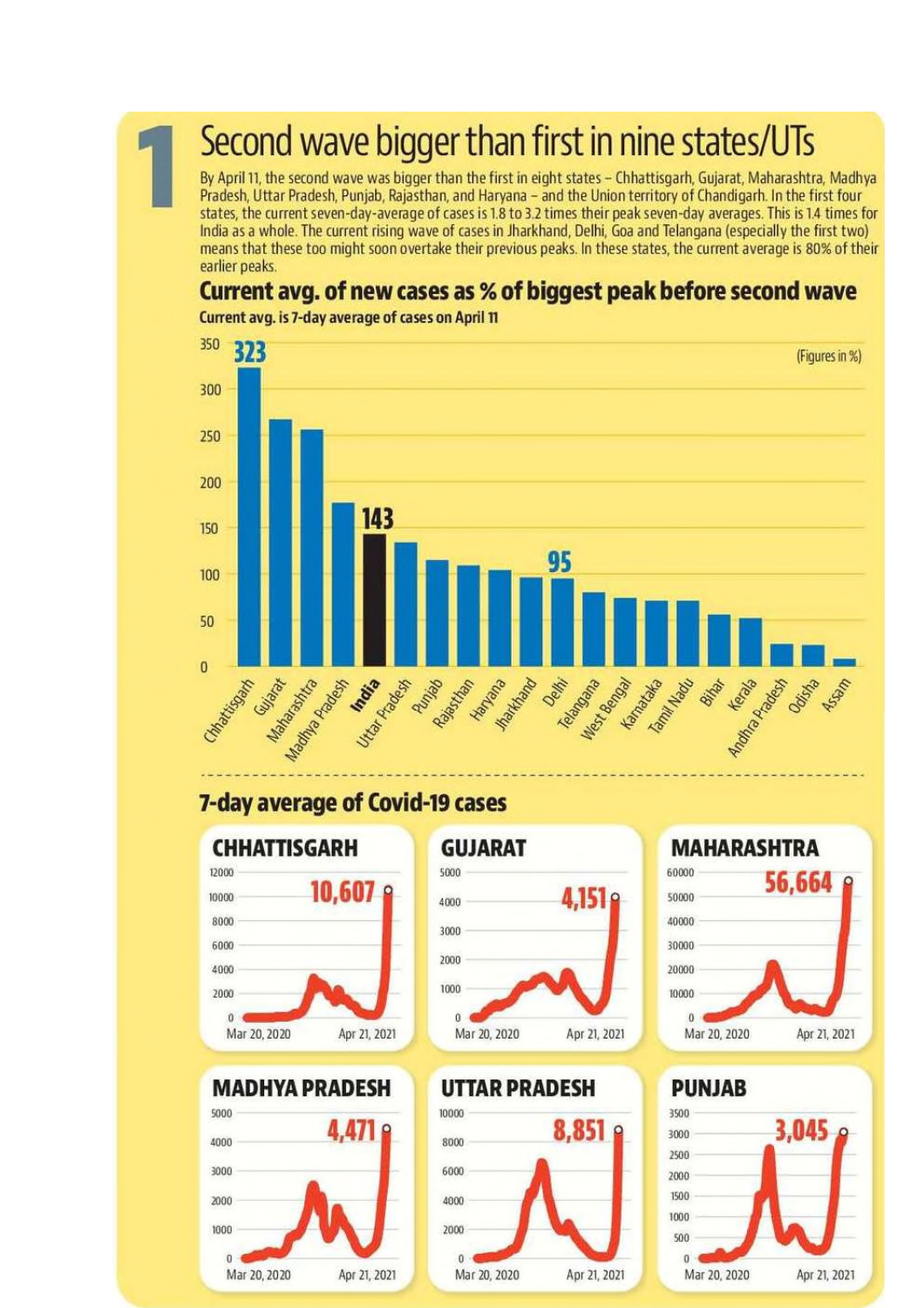With new cases hitting a fresh high almost every day, India is currently climbing the second wave of Covid-19 infections at a much faster rate than the first. The second wave is also much taller than the first wave at the nationwide level. The seven-day average of new cases was 133,918 on April 11. This is 1.4 times the weekly average of 93,617 India hit on September 16 last year at the peak of the first wave. Is the second wave larger than the first everywhere? Are the states testing enough?

### **Sputnik V gets India nod (Hindustan Times: 202104013)**

**https://epaper.hindustantimes.com/Home/ArticleView**

# The third shot

| <b>About the dose</b>                                               |                                                                                           | <b>Collaboration in India</b>     |                                                               |                                                               |
|---------------------------------------------------------------------|-------------------------------------------------------------------------------------------|-----------------------------------|---------------------------------------------------------------|---------------------------------------------------------------|
| <b>Maker: Moscow-based</b><br><b>Gamaleya Institute</b>             |                                                                                           | <b>Company</b>                    | <b>Deal for</b>                                               | <b>Expected supply</b>                                        |
| Doses: 2<br><b>Platform: Adenovirus</b><br>vector                   |                                                                                           | Dr. Reddy's                       | Marketing 100 mn<br>doses in India                            | Soon after<br>approval                                        |
| 91.6 <sub>%</sub><br><b>Efficacy</b>                                |                                                                                           | <b>Stelis</b><br><b>Biopharma</b> | <b>Producing at least</b><br>200 mn doses                     | Q3, 2021                                                      |
|                                                                     |                                                                                           | Gland<br><b>Pharma</b>            | <b>Producing up to</b><br>252 mn doses                        | <b>Manufacturing to</b><br>begin in Q3, supply in<br>Q4, 2021 |
| s10<br><b>Price per shot</b>                                        | VACCINE                                                                                   | <b>Hetero</b><br><b>Biopharma</b> | <b>Producing at least</b><br>100 mn doses per<br>year         | <b>Production slated to</b><br>begin early 2021               |
| (expected)<br>59<br>countries have<br>approved<br>(excluding India) | <b>Sputnik</b> V                                                                          | <b>Panacea</b><br><b>Biotec</b>   | <b>Producing 100mn</b><br>doses a year                        | To be disclosed                                               |
|                                                                     | Coronavirus COVID                                                                         | <b>Virchow</b><br><b>Biotech</b>  | Producing up to 200<br>mn doses per year<br>for global supply | <b>Full scale production</b><br>by end of Q2, 2021            |
| <b>How it works</b><br>· Uses adenovirus<br>(similar to J&J and     | . But key distinction is in use of a different<br>adenovirus for booster shot, increasing |                                   |                                                               | 700 mn+                                                       |

AstraZeneca) to carry code for Sars-Cov-2 spike

likelihood for S protein code to go through in case first dose triggers immunity to vector (instead of the intended pathogen)

**Total doses** in all deals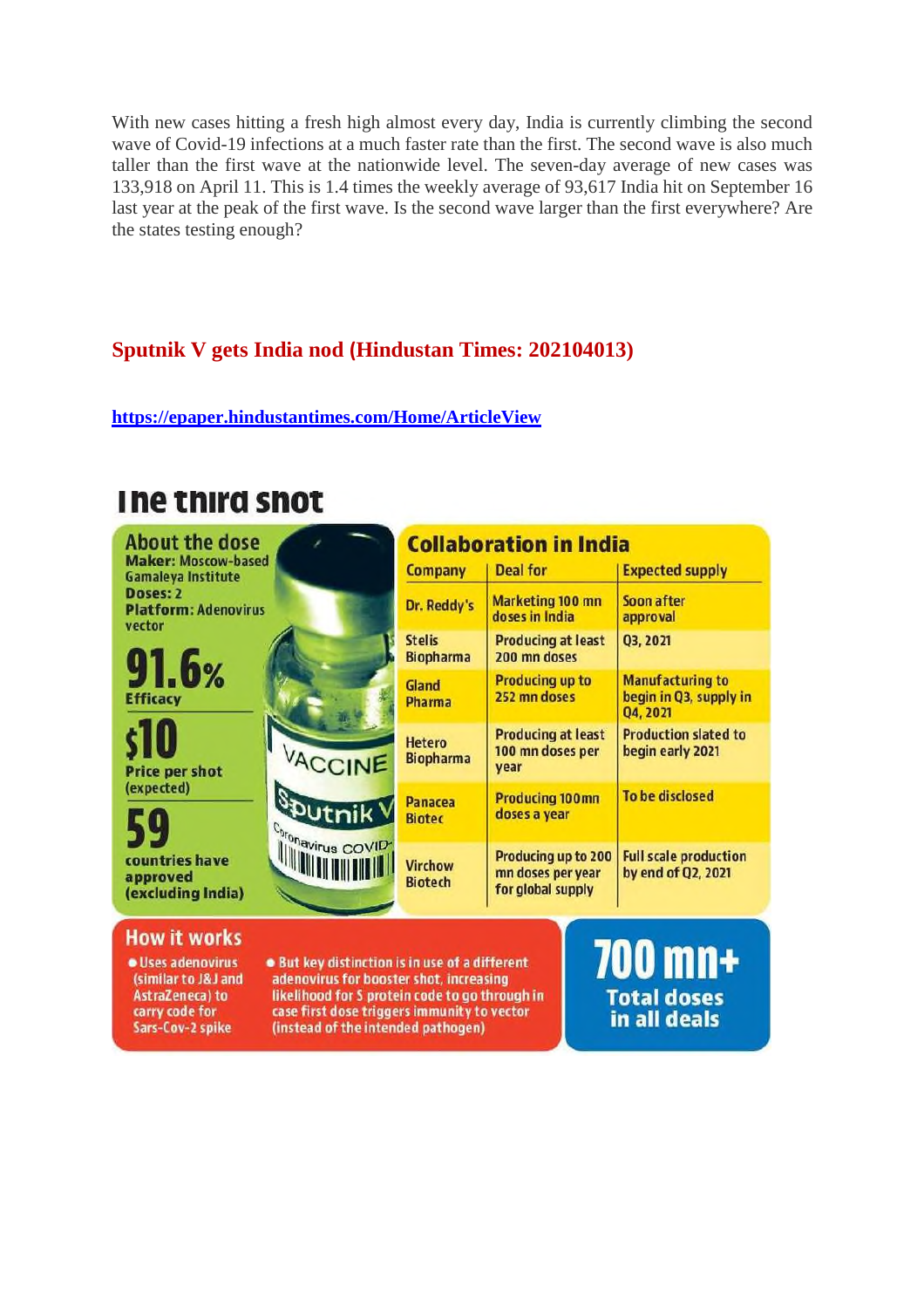

An expert panel of India's drugs regulator on Monday recommended emergency use approval of Russia's Sputnik V coronavirus vaccine, according to officials, paving the way for the country to have access to a third vaccine at a time when several regions are reporting shortages and as infections continue to surge.

The recommendation, issued by the subject expert committee (SEC), now awaits a formal approval by the drugs controller general of India (DCGI), who heads the Central Drugs Standards Control Organisation (CDSCO). SEC analysed data from Sputnik V's full clinical trials in Russia as well as a smaller bridging study in India.

"The final decision on the approval will be of the drugs controller general of India. Normally, the drugs controller adheres to the SEC recommendations. The vaccines for initial use might be imported but it is for the companies to decide eventually. It always helps to have multiple options to choose from when you are trying to control a pandemic," said a senior government official, asking not to be named.

The vaccine's efficacy is pegged at 91.6% based on the final assessment of clinical trials in Russia, where roughly 20,000 people were part of the Phase 3 study. In India, the vaccine is being tested in 1,600 people in a phase 2/3 trial meant as a "bridging study" that all foreignmade pharmaceutical products need to undergo.

The bridging study in India is being carried out by Dr Reddy's Laboratories, which also has a contract to distribute 100 million doses once the final approvals are in place. The Russian Direct Investment Fund (RDIF), which is marketing the vaccine globally, is expected to supply the first doses to Dr Reddy's shortly after the approval.

According to a pharma industry representative asking not to be named, India is yet to formalise any procurement order with Dr Reddy's. "Dr Reddy's is in talks with the government regarding procurement for a few months but nothing has been formalised yet. The modalities of distribution will be worked out only after they see the contours of approval granted to them," said this person.

A spokesperson for Dr Reddy's said the company is yet to receive confirmation of emergency use authorisation (EUA) from the government. "Dr. Reddy's and RDIF are working diligently with the Indian regulatory authorities to obtain the approval for Sputnik V. We are fully committed to playing our part in India's fight against Covid," said the company in a statement. In addition to Dr Reddy's, RDIF has tied up with five Indian pharma companies. All of the other deals are for production of the vaccine in India.

Stelis Biopharma, one of the companies, said "no separate bridging study" will be required for it to produce the doses once the vaccine is approved. "Stelis will work towards the supply timelines (Q3 of 2021). Beyond this, the company is not in a position to share any further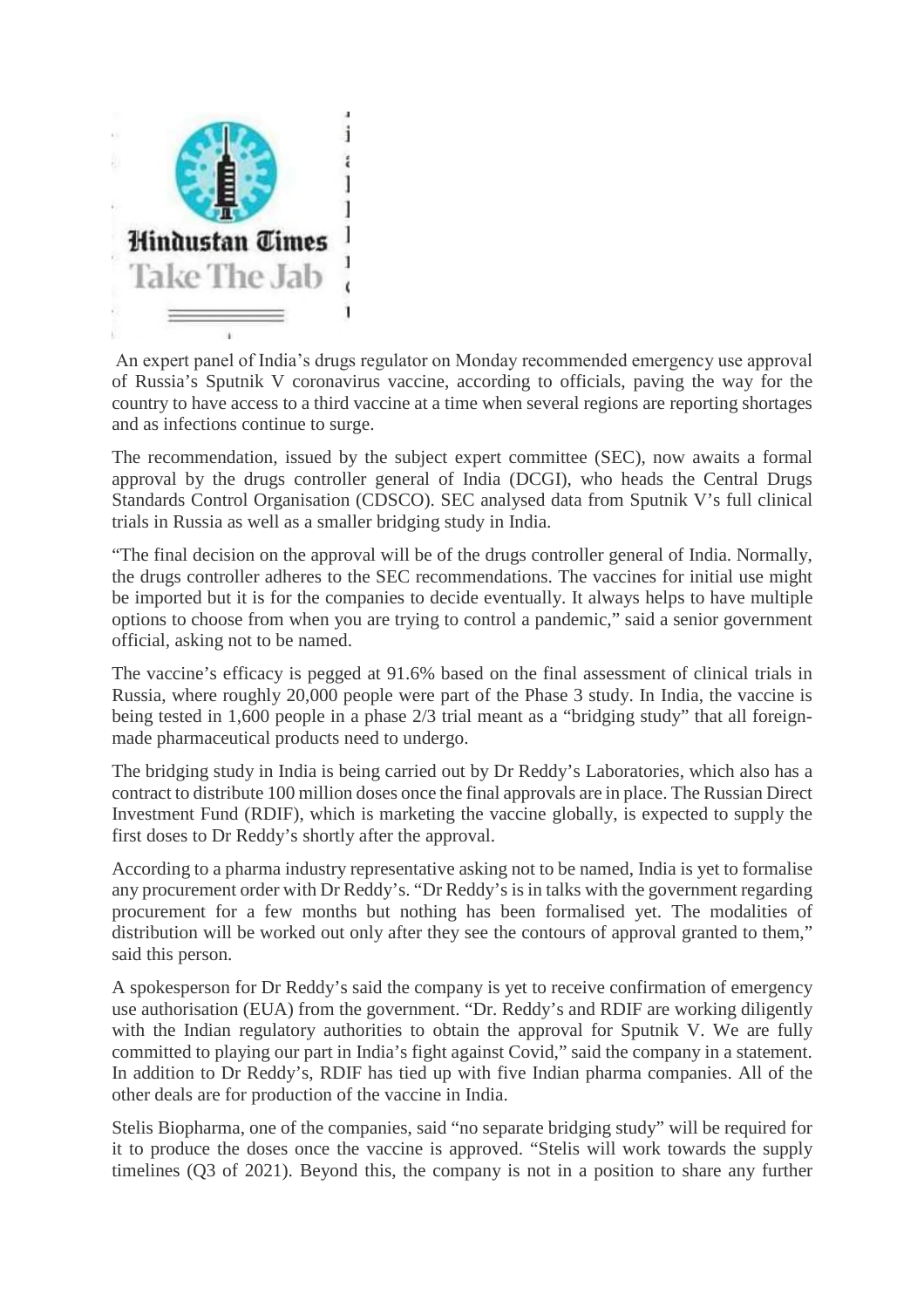details for now," said Strides Pharma, the parent company of Stelis, in response to an emailed query.

The others include Gland Pharma, Hetero Biopharma, Panacea Biotec and Virchow Biotech. These companies did not respond to requests for a comment. Russian foreign minister Sergey Lavrov said last week that RDIF has deals with several Indian companies to locally make 700- 750 million doses of Sputnik V.

Experts welcomed Monday's development, saying any additional dose to be cleared will be a big boost for India's coronavirus vaccination programme. "All additional vaccines will help the programme. It is the number of doses we will get, rather than the efficacy numbers from clinical trials, that matter," said Dr Gagandeep Kang, one of the top vaccine experts in India.

Since January 16, India has given out close to 106 million doses to become the country with the fastest vaccination drive. But the country has one of the largest populations to reach in the world, a challenge that became stark in recent weeks as a surge in cases drove people to vaccination centres, many of which ran out of doses.

Sputnik V has been the front-runner for approval in India after Bharat Biotech's Covaxin and Oxford University-AstraZeneca AZD1222 (which is marketed as Covishield and manufactured by Serum Institute of India in the country) were approved in January. Bharat Biotech has previously said it has an annual production capacity of 700 million doses, while SII has said it can make 1 billion doses a year, of which 50% it wants to set aside for India. The deal from AstraZeneca requires SII to manufacture the vaccine and supply it at a no-profit price to low and middle-income countries.

According to press statements issued at the time, the deals between RDIF and Indian manufacturers include up to 952 million doses, although it is not clear how much of this quantity will be licensed for sales in India.

Sputnik V has been approved in 59 other countries.

Developed by the Gamaleya National Research Institute of Epidemiology and Microbiology, Sputnik V is based on an adenovirus platform, similar to the Oxford-AstraZeneca dose, but it uses different adenoviruses that its makers say will help boost its efficacy.

The vaccine was looked at with suspicion initially for having been developed in haste but scientists later endorsed it following assessment of the Phase 3 clinical trials.

### **Covid-19: What you need to know today (Hindustan Times: 202104013)**

### https://epaper.hindustantimes.com/Home/ArticleView

In the seven days to Sunday night, India added an average of 133,918 coronavirus disease cases a day. India has overtaken Brazil to the second spot in terms of overall cases (since the start of the pandemic), and is surging ahead. It is also the country that's adding the most cases a day right now. The current weekly average national positivity rate (based on Sunday's number) is 9.9%, and rising – far higher than the 5% (and declining) level which indicates that things are getting better.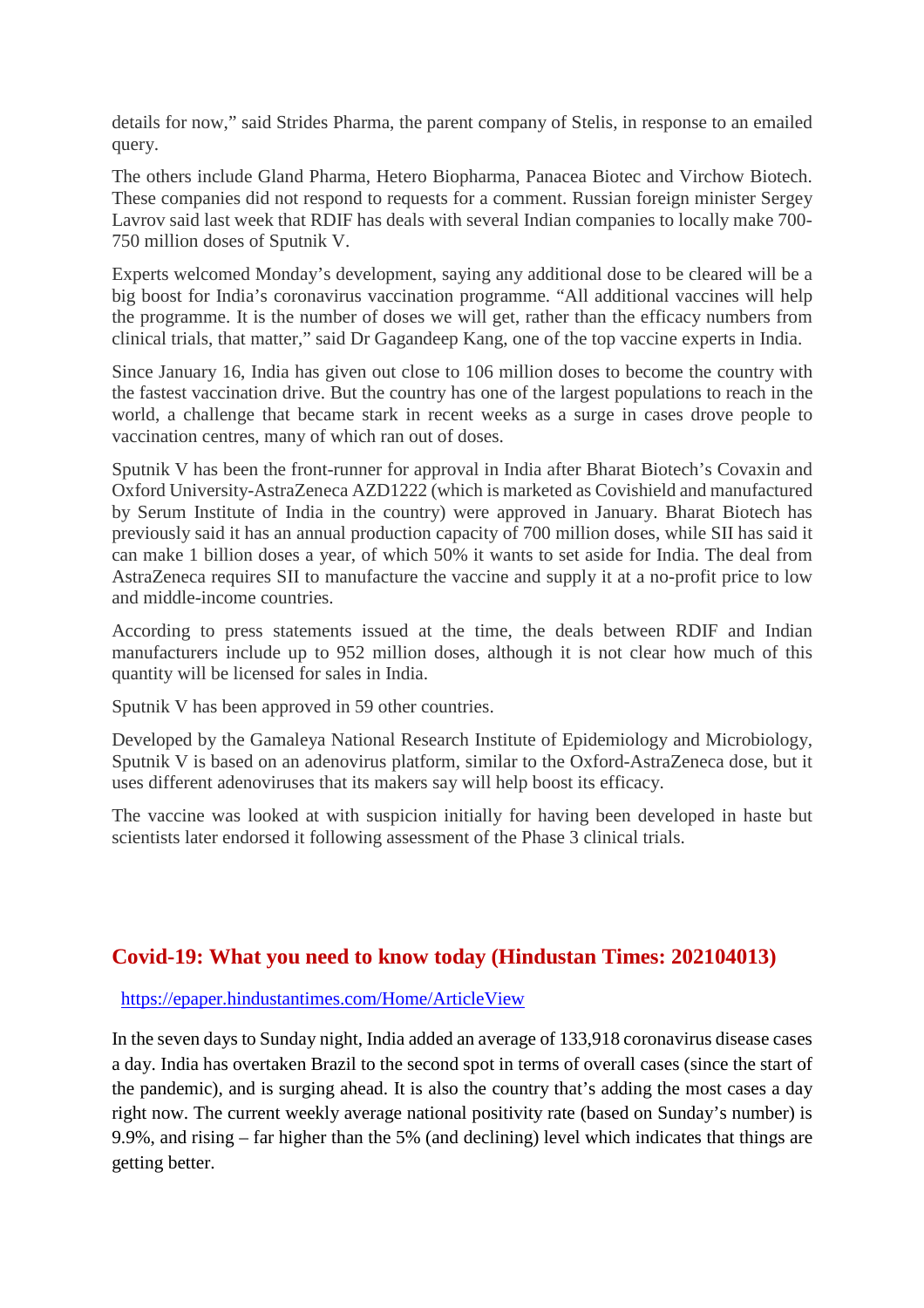Nor is the problem solely with Maharashtra, although that state remains an outlier in terms of both cases and deaths (3.4 million cases and 57,987 deaths in all; 63,924 cases and 349 deaths on Sunday). On Sunday, 63% of India's 170,100 cases came from states and Union territories other than Maharashtra. Based on Sunday's numbers, nine states and Union territories are seeing their highest numbers (seven-day averages) ever in terms of cases, with two more likely to join the list soon; five have average positivity rates in excess of 10%, and 18 in excess of 5%. India is now seeing a surging second wave, much like the ones the US and Brazil did.

India is currently vaccinating 3.4 million people on average a day (based on a 7-day average till Sunday night). Over the weekend, it crossed the 100-million mark in terms of vaccine doses administered (and was the fastest to do so across countries that have reached the milestone). That number breaks down into 12.9 million people who have received both doses of vaccines, and 78.5 million who have received one. At least nine of every 10 people receiving a vaccine have been administered Covishield, the Indian version of the AstraZeneca/Oxford vaccine. Even those who receive one shot of the vaccine get significant protection from severe infection and death, so over 91 million Indians can be considered safe – although some of them can still be infected, and many may still be able to transmit the virus to others. HT's calculations show that by the end of July, India is likely to have administered two doses to 244 million people, and one dose to 290 million more. That's a significant number. The question is, will we have to wait till July to see off the second wave? That may not be required because of nonpharmaceutical interventions (or NPIs as people have begun terming them) such as the wearing of masks, the washing of hands, and, most importantly, social distancing (the one thing all of India, the governors and the governed, forgot). The calculation is rendered further complex by the extent of those infected in the first wave of the coronavirus disease (till early February), as estimated through so-called seroprevalence (or antibody) tests on a sample of the population. Surveys have put this number as high as 50% in some regions, and research has clearly established that the immunity that prior infections (even symptomatic ones) provide – this is called natural immunity – can last for at least six months.

How soon a region gets the second wave under control, then, is a function of several factors: extent of prior infections; progress of the vaccination drive; adherence to Covid-safety protocol; the scope of restrictions imposed by local, regional, and federal administrators; and, especially in the case of well-connected metros and large cities such as Delhi, Mumbai, and Bengaluru, the network effect where movement of people into and out of the city on a regular (almost daily) basis affects both infection and dispersal rates.

NPIs have several side-effects, too – the most dangerous being the impact they have on the economy. Already, those put in place to combat the second wave of the pandemic in India have seen the Nomura India Business Resumption Index, a measure of where business activities are when compared to pre-pandemic levels, fall to 90.7 on April 4, a level last seen in the third week of December, after peaking at 99.3 in February. Which is probably why the Union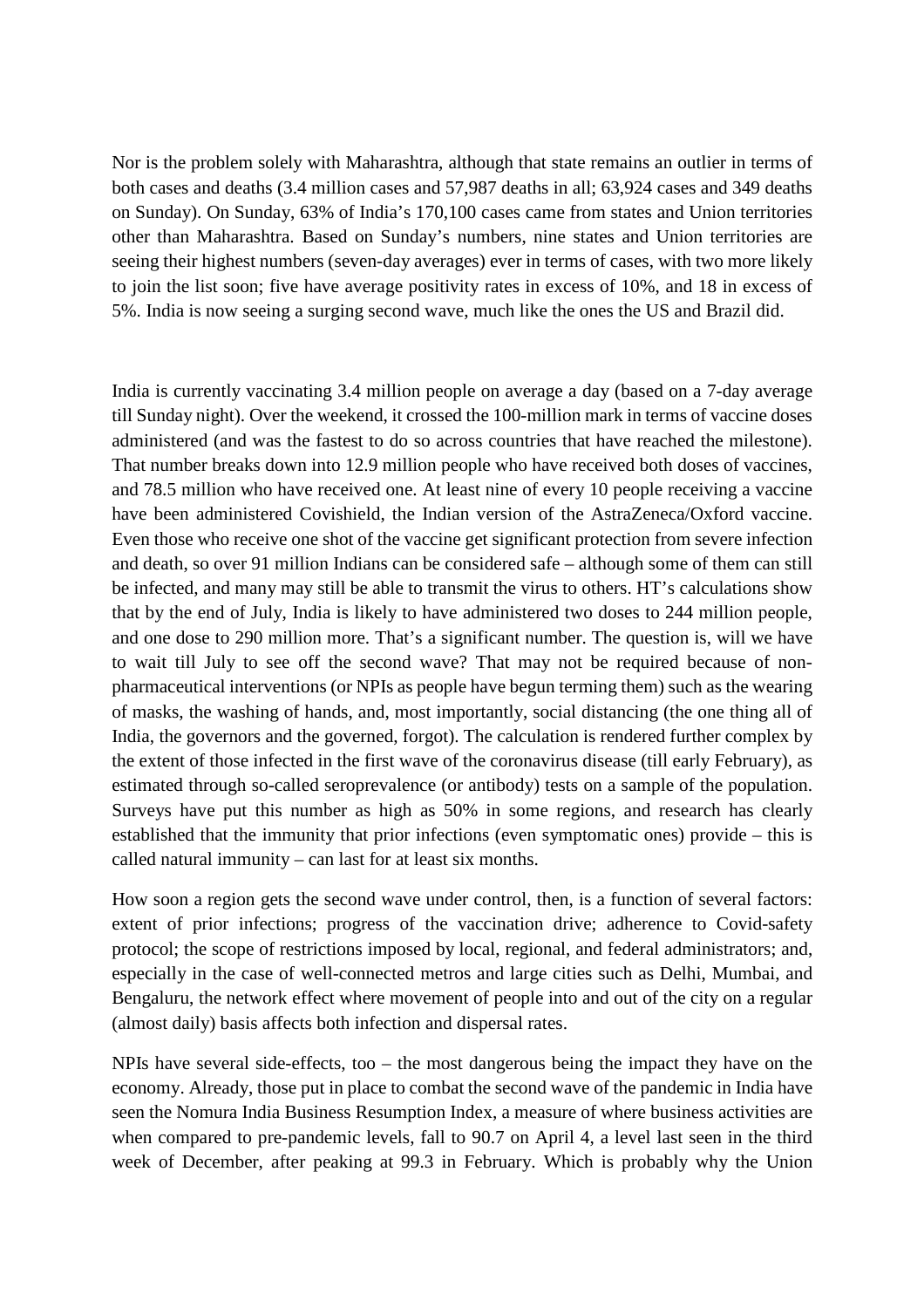government and state governments have to review their understanding of what is important and what isn't.

### **Health Care Services**

### **In a first, 14 major pvt hospitals reserved for Covid-19 treatment (Hindustan Times: 202104013)**

**https://epaper.hindustantimes.com/Home/ArticleView**



Medical professionals prepare beds inside the temporary Covid Care facility at Shehnai Banquet on Jawaharlal Nehru Marg. SANJEEV VERMA/HT **PHOTO**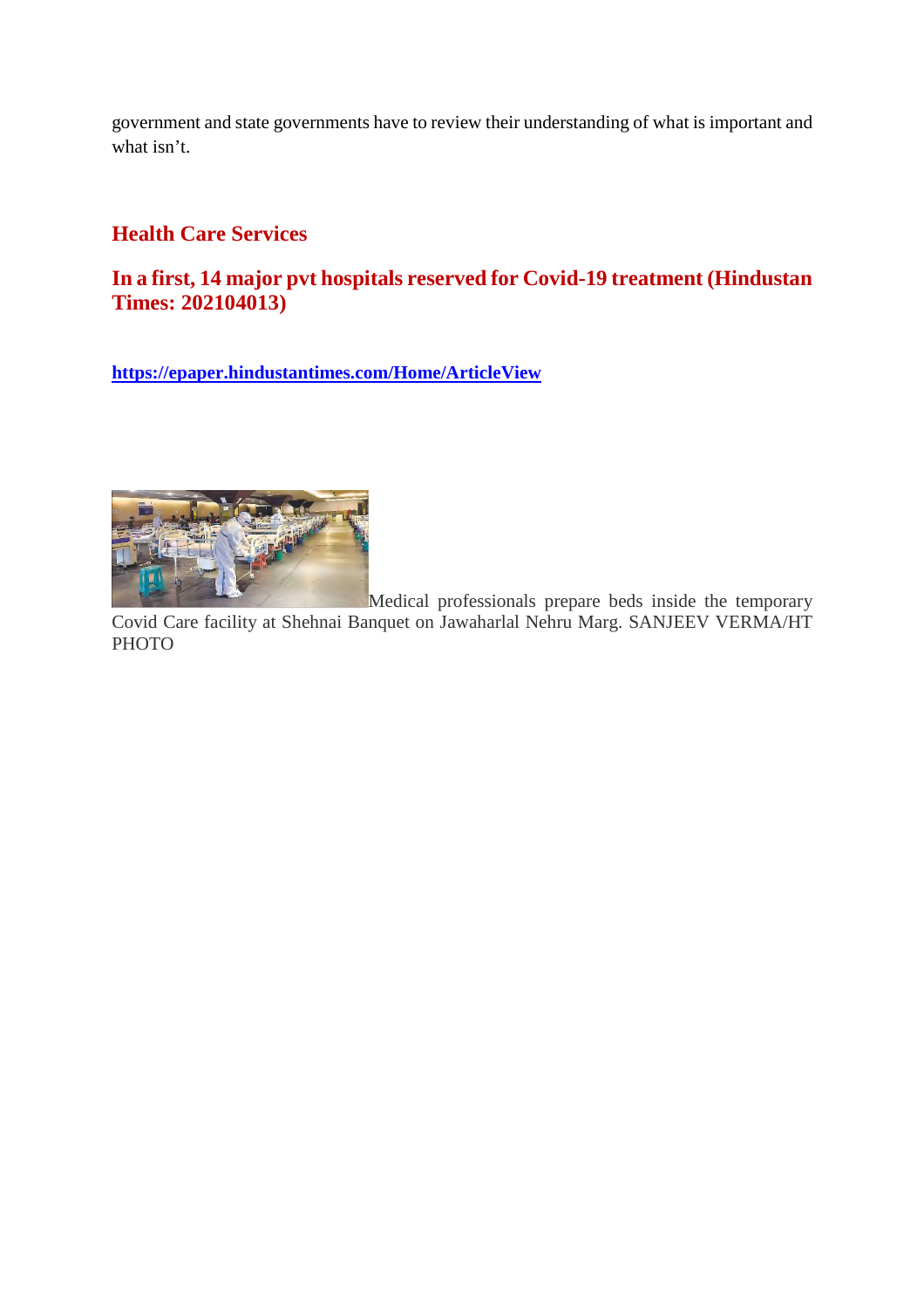

With the fourth wave of the pandemic breaking previous records in the Capital, and fatalities hitting levels not seen since December, the Delhi government on Monday converted 14 major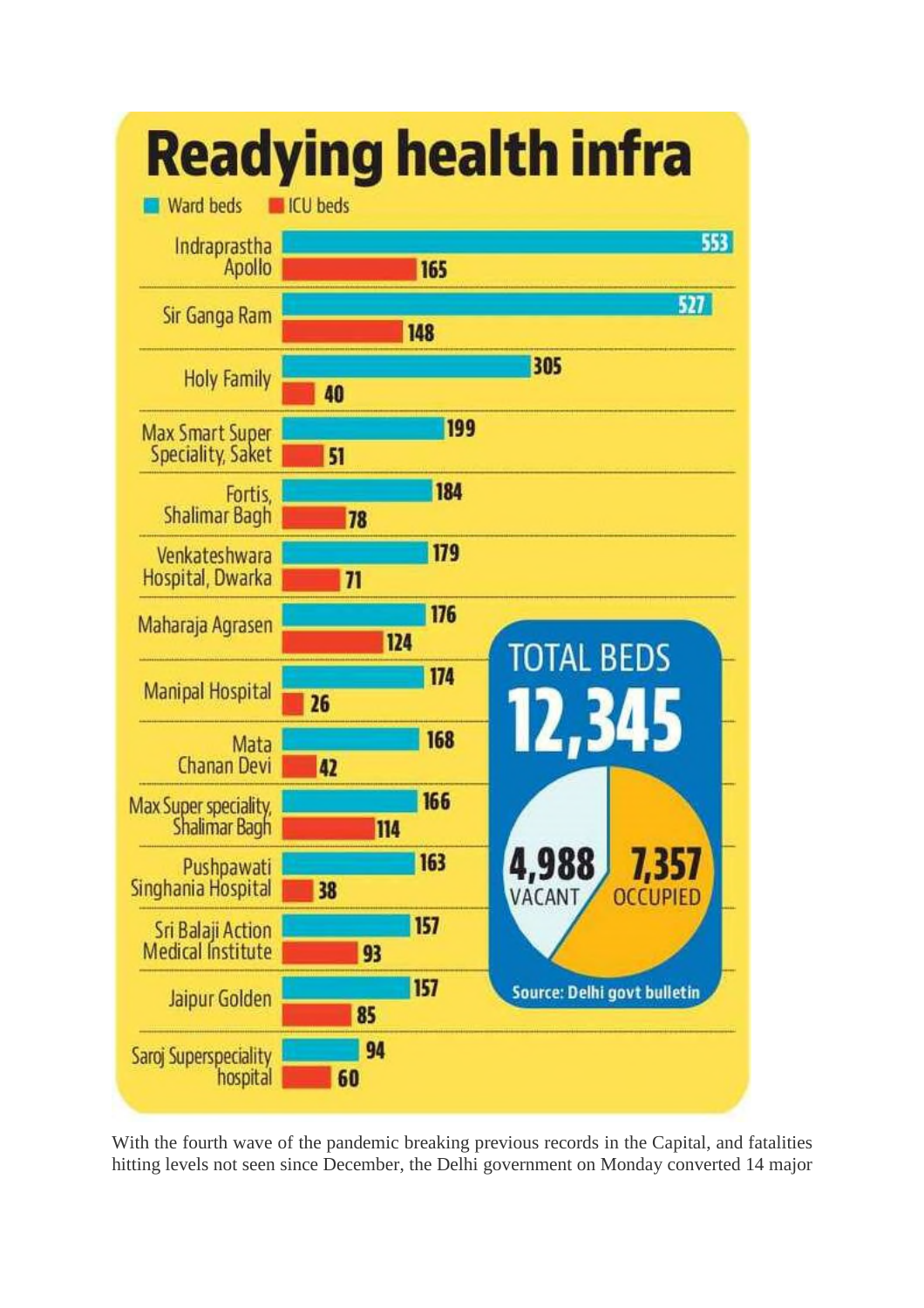private hospitals and six government hospitals into dedicated Covid-19 treatment facilities. The action came hours after chief minister Arvind Kejriwal directed the state health department to increase the number of beds earmarked for patients with the viral infection. After Monday's orders, 2,653 beds have been added for Covid-19 treatment in the city, taking the total to at least 14,900 beds.

This is the first time the government has converted private hospitals into dedicated Covidtreatment facilities. These hospitals, including their outpatient departments and emergency units, will no longer be open for any non-Covid services — a move that some residents and experts fear will impact emergency hospital care in several areas.

The 14 private hospitals are Indraprastha Apollo hospital at Sarita Vihar, Max Super Specialty hospitals at Saket and Shalimar Bagh, Holy Family hospital in Okhla, Sir Ganga Ram Hospital in New Rajinder Nagar, Fortis hospital in Shalimar Bagh, Maharaja Agrasen hospital in Punjabi Bagh, Venkateshwar Hospital in Dwarka, Sri Balaji Action Medical Institute in Paschim Vihar, Jaipur Golden Hospital, Rohini, Mata Chanan Devi Hospital in Janakpuri, Pushpawati Singhania Hospital in Saket, Manipal Hospital in Dwarka and Saroj Super Specialty Hospital.

The six government hospitals are Rajiv Gandhi Super Speciality hospital, Burari Hospital, Deen Dayal Upadhyay Hospital, Deep Chand Bandhu Hospital, Dr Baba Saheb Ambedkar Hospital and Ambedkar Nagar Hospital. So far, only two government facilities — Lok Nayak and Guru Teg Bahadur hospitals — have been converted to Covid-19 facilities.

Infections touched another one-day high in the city on Monday, with 11,491 fresh cases. Daily deaths are now at their highest in nearly five months, with 72 more fatalities of the infection recorded on Monday.

The chief minister issued the directions after a review meeting with state government and district officials, after which he also urged people to follow Covid-19 appropriate behaviour, not rush to hospitals if they displayed mild symptoms, and get vaccinated if eligible.

Kejriwal also urged the Centre to double the number of beds for Covid-19 patients in all its hospitals in the city.

"We must ensure our bed availability in government and private hospitals is at par with what it was in November last year. We will request the Centre to increase Covid beds in its hospitals. Delhi's Covid situation is very serious. The fourth peak of the virus is turning out to be more dangerous. There should be no dearth of hospital beds," Kejriwal said in a statement.

"What can we do? I have nothing to say," a senior doctor from one of the 14 hospitals said, asking not to be named. A senior doctor from another hospital said, "Where will all the non Covid patients go, even those that need emergency care? They have left us with no room to treat them."

Another official from one of the 14 hospitals said, "These are the big hospitals that provide specialised cancer, transplant and many other treatments. Everything will have to be stopped."

A statement from Fortis hospital said, "We are awaiting details and more clarity on this order from the government."

"Government hospitals have so many beds earmarked for Covid-19 patients, why is nobody going there? A pandemic is the responsibility of public health system. In one year, they should have added more oxygen beds, created more oxygen plants, brought facilities up to the mark. Instead, every time the cases go up, they reserve beds in private hospitals. The hospitals have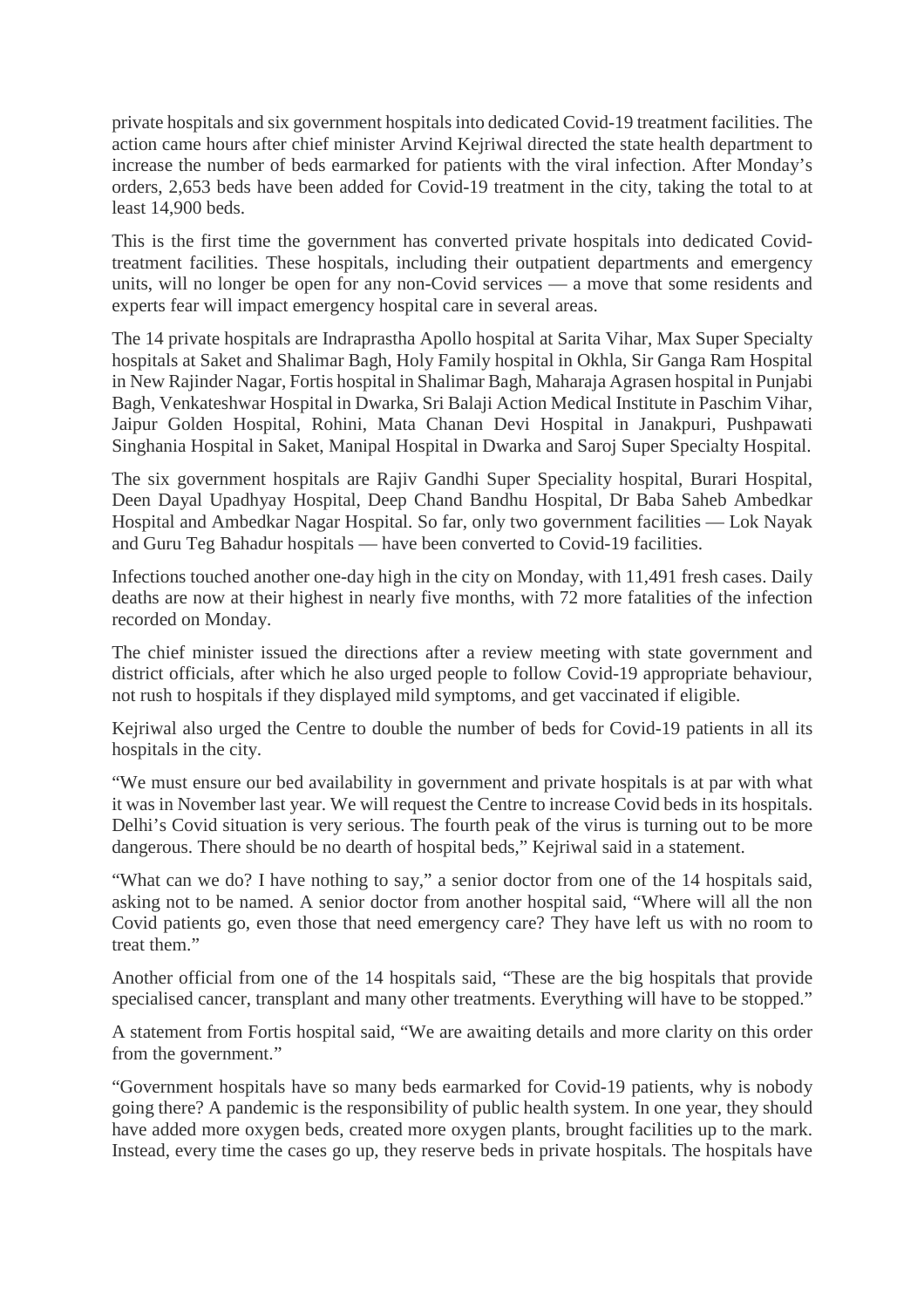nothing against pitching in the fight, despite the price caps put in by the government," said Girdhar Gyani, director general of Association of Healthcare Providers (India) (APHI).

He said, "This time, what the government has done has not only hurt the hospitals financially. It is inhuman. These are the biggest hospitals in their respective areas; if a stroke or a heart attack patient comes in, should the hospitals let them die? What about cancer patients, should they be asked to come back when it has progressed?... The doctor on duty should have the discretion to allow people with life-threatening conditions to receive treatment."

He said the APHI will go to the court on behalf of the hospitals. The organisation had earlier gone to court when 80% of the ICU beds had been reserved in the big private hospitals.

A senior official from the health department, who attended the meeting, said over 85% ICU beds were occupied in 57 of the 115 private hospitals in Delhi. The official also said that nearly all ICU beds were occupied in all of the city's major private facilities.

"The situation of Covid ward beds is similar in the big private hospitals. Over 85% of the Covid ward beds are full in 32 of the 115 private hospitals," said the official who requested not to be named.

The government on Monday also directed 19 private hospitals to reserve 80% of their total ICU beds for Covid-19 patients, while 82 other private hospitals have been told to reserve 60% of their ICU beds. Additionally, 101 hospitals have been asked to reserve 60%of their ward beds for Covid-19 patients.

Delhi health minister Satyendar Jain said the Centre should increase the number Covid-19 beds at their facilities as well, noting that the number of available beds is falling. "Currently, 1,090 Covid beds are available at central government-run hospitals, as compared to over 4,000 beds that were free in November 2020 during the third wave of the infection in the city," he said.

Jain, however, allayed fears about the shortage of ventilators.

"There are only two types of beds — ICU beds and normal ward beds. A year ago, the number of ventilators was a major issue. But now we have HFNO (high-flow nasal oxygen) and Bi-Pap, which are as good as ventilators. Only 2-3% patients need ventilators. If a ventilator bed is occupied, it is counted as a patient being on a ventilator, but when it comes to the actual use of ventilators, that number is very low," he said.

When asked whether large Covid Care Centres (CCCs) such as the one in 10,000-bed facility that opened in Chhattarpur last year will be reopened, Jain said such measures will be taken only if the situation demands.

In the meeting, the chief minister's office said Kejriwal expressed concerns that people with very mild or no symptoms were occupying hospital beds, which health department officials said was leading to an increase in hospital bed occupancy. "He (Kejriwal) said beds should be kept free for patients with serious symptoms and that all other patients must be treated under home isolation," the statement read.

### © 2021 All Rights Reserved. Powered by *Summit*

Disclaimer: The contents of this website is the copyright of HT Digital Streams Limited and any downloadable version thereof, including but not limited to electronic or digital version of newspaper (e-paper) in any format, is intended for personal consumption only. Dissemination, distribution, circulation and/ or publication of any content or e-paper (pdf or otherwise) through any mode and/or on any social media platform without prior authorization/ permission/ license, is strictly prohibited.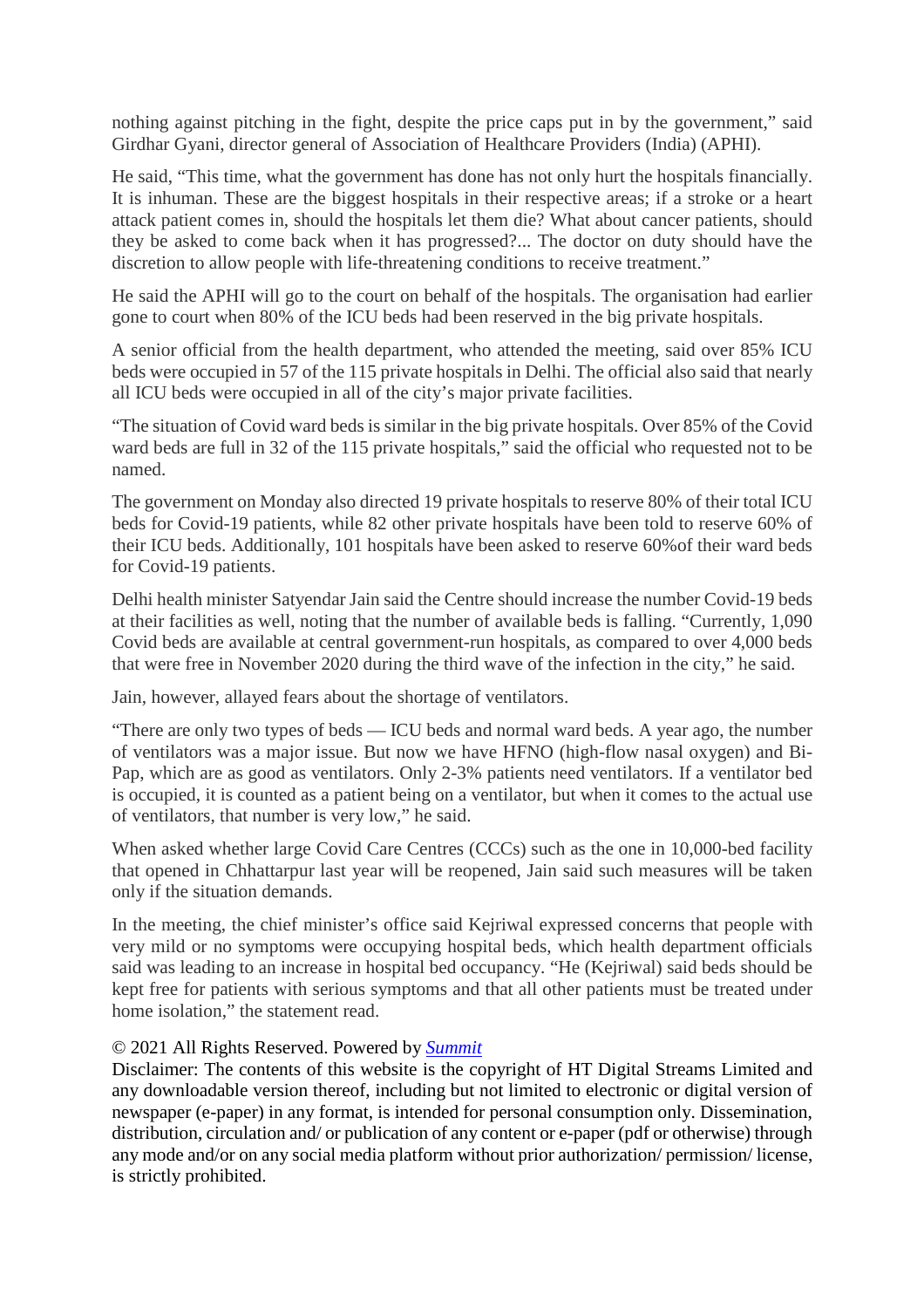### **COVID-19 vaccinations**

### **Salvaging strategy: On scaling up COVID-19 vaccinations (The Hindu: 20210413)**

https://www.thehindu.com/opinion/editorial/salvaging-strategy-on-scaling-up-covid-19 vaccinations/article34305596.ece

Rational safety measures and scaled up vaccinations can rein in COVID-19

India's aggressive second wave of coronavirus infections marked by over

### **Vaccines**

# **The Hindu Explains | Why are several States running low on vaccines as COVID-19 cases rise? (The Hindu: 20210413)**

https://www.thehindu.com/sci-tech/health/the-hindu-explains-why-are-several-statesrunning-low-on-vaccines-as-covid-19-cases-rise/article34292161.ece

What is behind the alarming shortfall being faced by several States, and how long is it likely to last?

The story so far: Several States have been complaining of a shortage of COVID-19 vaccines. Their stocks, they say, would suffice for barely three to four days. On the other hand, the Centre admits that while supplies are limited, there is enough for everyone. However, it could not permit universal adult vaccination, said the government.

### **Health Services (The Asian Age: 20210413)**

http://onlineepaper.asianage.com/articledetailpage.aspx?id=15525429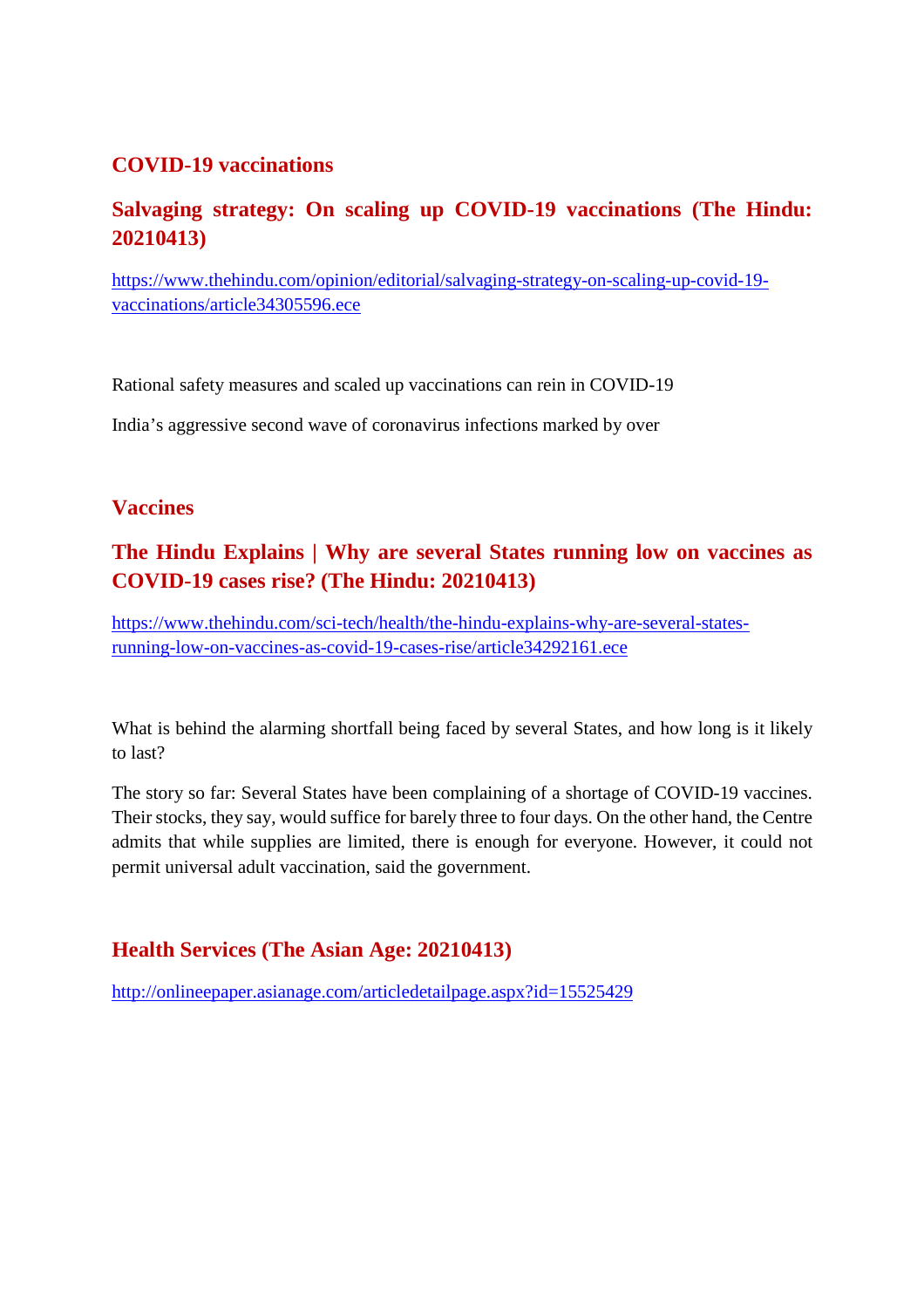Positivity rate rises to 12.44% from 9.43%; fatality rate highest since Dec. 5 when 77 deaths were recorded

# Delhi records 11,491 Covid cases, 72 deaths

AGE CORRESPONDENT

hi recorded<br>id-19 cases on 11,491

Delhi recorded 11.491 reduced and the highest single-day same properties and the highest single-day same in the national capitality is the ease, according to data this shared by the health department. The positivity rate

tests conducted the previ-<br>tests conducted the previ-<br>On Sunday, the city had<br>reported 10,772 cases and<br> $48$  deaths. Delhi recorded<br>7,897 Covid-19 cases and 39<br>positivity rate had also<br>mounted to 10.21 per eent,<br>breaching

mark for the first time this<br>war. The positivity rate was<br>above 15 per cent in mid-<br>above 15 per cent in mid-<br>convented in the national<br>cases and 39 deaths were<br>recorded in the national<br>cases and 39 deaths were<br>cepted in t ove 5,000. The number of<br>tive cases rose to 38,095<br>om 34,341 a day before.<br>he number of people<br>der home isolation<br>creased to 19,354 from<br>093 on Sunday while the<br>marker of containment set aside at least 60 per<br>cent of their ICU beds for<br>coronavirus — patients coronavirus patients,<br>according to the order<br>issued by the Directorate<br>General of Health<br>Services (DGHS). zones increased to 6,175<br>from 5,705, the bulletin



Workers, wearing PPE, prepare beds inside an isolation ward for Covid-19 patients at Jawaharlai Nehru Marg in New Delhi on Monday.  $-$  PTI

# 14 pvt hospitals declared 'full Covid-19' facilities New Delhi, April 12: The New Delhi April 12: The Monday declared 14 pril<br>The value of the state and the state and the state and the state to a<br>state that and directed them not covid the monday of the Monday House<br>Monday Ho

Offices, Metro, bus services operate with 50% capacity

**OPCFTRIC WITH DEVICE SERVICE SUPPOSES** in Delhi operated with solely with solely with solely respective respective respective respective respective respective respective of the function of all type respectively. The Delhi

funerals, running of public<br>transport at half of their<br>seating capacity and a<br>scaled down presence in<br>covernment offices

seating capacity and a scatter seater<br>scatter and cover presence in government of<br>fluces. The gravity seater of the gravity seater and gravity seater<br>been recorded, although some people have to write the bus shelters due said.<br>PTT

 $\begin{array}{c} -PTI \\ \hline \text{number of ICU best} \\ \text{out ventilator in six Delhi} \\ \text{power} \\ \text{has been increased to 487.} \\ \text{There are now 1,913 not} \\ \text{There are now 1,913 not} \\ \text{ICU Covil best in these} \\ \text{nospitals as against 1,320} \\ \end{array}$ 

# 6th round of sero survey gets underway in Delhi

New Delhi, April 12: Aniid<br>
New Delhi, April 12: Aniid<br>
nn alarming rise in Covid-<br>
19 cases in Delhi, the strelogical<br>
survey, which seeks to Dind<br>
the positive seesman<br>
the positive conserver in the<br>
the national capital

ay.<br>
reas said around<br>
samples, about 100<br>
each of the 272<br>
, will be collected as<br>
f the exercise.  $\begin{array}{c} 28,000 \\ \text{from} \\ \text{wards}, \\ \text{part of} \\ \text{Delhi} \end{array}$ 000 sample has a population of

New Delhi, April 12: People<br>not adhering to Covid<br>appropriate beautour and<br>mechanism in the chosen of SARS<br>from a strain of SARS<br>reasons behind the primary<br>reasons behind the surge<br>in nonavirus infections<br>in conservation a

over 2 crore spr<br>11 districts. In ead across<br>the\_sixth coronavirus.<br>The outcome of the fifth

surge: AllMS chief

**Non-adherence to Covid** 

norms could be behind

the sero<br>inntion history<br>ants will also<br>ssaid. participa parameters and the sources said.<br>The first sero survey was<br>conducted by the Delhi<br>government in association<br>with the National Centre with the National Centre<br>for Disease Control<br>(NCDC) from June 27 to<br>July 10 last year: As part of<br>the exercise. 21,387 sam-<br>ples were collected and it<br>was found that around 23<br>means found that around 23 samples were collect<br>from over 25,000 peot<br>from various districts<br>the city.

the rate of spread of<br>nfection is fast possi-<br>ue to the highly infec-"So, the rate of spreak the infection is fast p<br>bly due to the highly i<br>tious and transmis<br>strains circulating."

anea.<br>Various strains of SARS-

 $\begin{tabular}{ll} &\textit{counting} \textit{th} \\ \hline \textit{var} \textit{ants, are circular} \\ \hline \textit{India} \textit{ and have} \\ \textit{lrndia} \textit{ and have} \\ \textit{simple by experts.} \\ \textit{mble by experts.} \\ \hline \textit{blue to get} \textit{the gains} \\ \textit{true do} \textit{may head now} \textit{the} \\ \textit{map} \textit{head} \textit{now} \textit{the} \\ \hline \textit{new} \textit{the} \textit{new} \textit{the} \\ \end{tabular}$ CoV-2, including the<br>South Africa and Br<br>variants are circulatin

ble<br>he

e UK<br>Brazil<br>ing in<br>been

ve been<br>transmis-<br>"We may<br>we have<br>beasid.<br>- PTI

the city.<br>The exercise was under-<br>taken for a comprehensive<br>assessment of the Covid-19<br>situation in Delhi and to was found that around 23<br>per-cent-of-the-partici-<br>pants had been exposed to  $-PT$ 

### No school for **Class 9 & 12** students: DoE

population is a part of the state and the state of the state of the state of the state of the state of the state of the state of the state of the state of the state of the state of the state of the state of the state of th

arrve

New Delhi, April 12: The disease lightly now If you<br>goout, you see that market-places, restaurants and<br>shopping malls are crowed-<br>ed and full of people and are separated these all are superspread<br>these all are superspread<br>error was able to infect Directorate of Education<br>(DoE) on Monday clarified<br>that students of classes 9<br>to 12 should not be called<br>to school for classes or for classe.<br>Delhi govern<br>Last Friday<br>same, how to school f<br>exams. The<br>ment had a Delhi Disa<br>a Delhi Disa ever, a Learn Disaster<br>
Sanagement Authority<br>
der on Saturday night<br>
ated the opposite,<br>
ompting the department<br>
learn a cheap of the same order<br>stated tions utone getting the<br>disease are infecting a larg-<br>er number of people, he<br>said.

ue a clarification.<br>is clarified that<br>mt of class 9 to ic and non aca<br>ity," the DoE<br>official order." , 83.<br>The has been taken after the<br>surge in COVID-19 cases<br>in the national capital.

in the national capital.<br>Students of class 10 and<br>12 have been demanding<br>that the board exams<br>scheduled in May-June been<br>either cancelled or con-<br>ducted in online mode.

 $p_{TT}$ 

"Furthermore, 101 private hospitals are directed to reserve at least 60 per cent of their ward bed capacity for Covid-related treatment," the order

read.<br>The health department,<br>in another order, said the

in India, AIIMS durease $\ldots$  Monday Guleria said on Monday Guleria shows the situation is not the several during interesting the several state and on the country's health of the sought strictly appropriate the spromagneou appropriate beh<br>the ground les<br>administration auministration<br>authorities.<br>"Around February when<br>cases started to decrease,<br>people became lax towards<br>tollowing Covid-approprime<br>ate behaviour as they<br>become ineffective.<br>"People are taking the<br>"People are taking the

 $-PTI$ 

# **Loneliness**

### Battling the hidden pandemic of loneliness (The Indian Express: 20210413))

https://indianexpress.com/article/opinion/battling-the-hidden-pandemic-of-loneliness-mentalhealth-7270437/

Combating loneliness through healthy relationships with oneself and others is one of the best ways to preserve humanity.

Battling the hidden pandemic of lonelinessPeople are likely familiar with the unusually painful experience of loneliness which leads to a complex emotional state of isolation, be it real or virtual. (Illustration/Suvajit Ray)

Written by Debanjan Banerjee

"Loneliness is the most terrible poverty, leading to the feeling of being unloved"

-Mother Teresa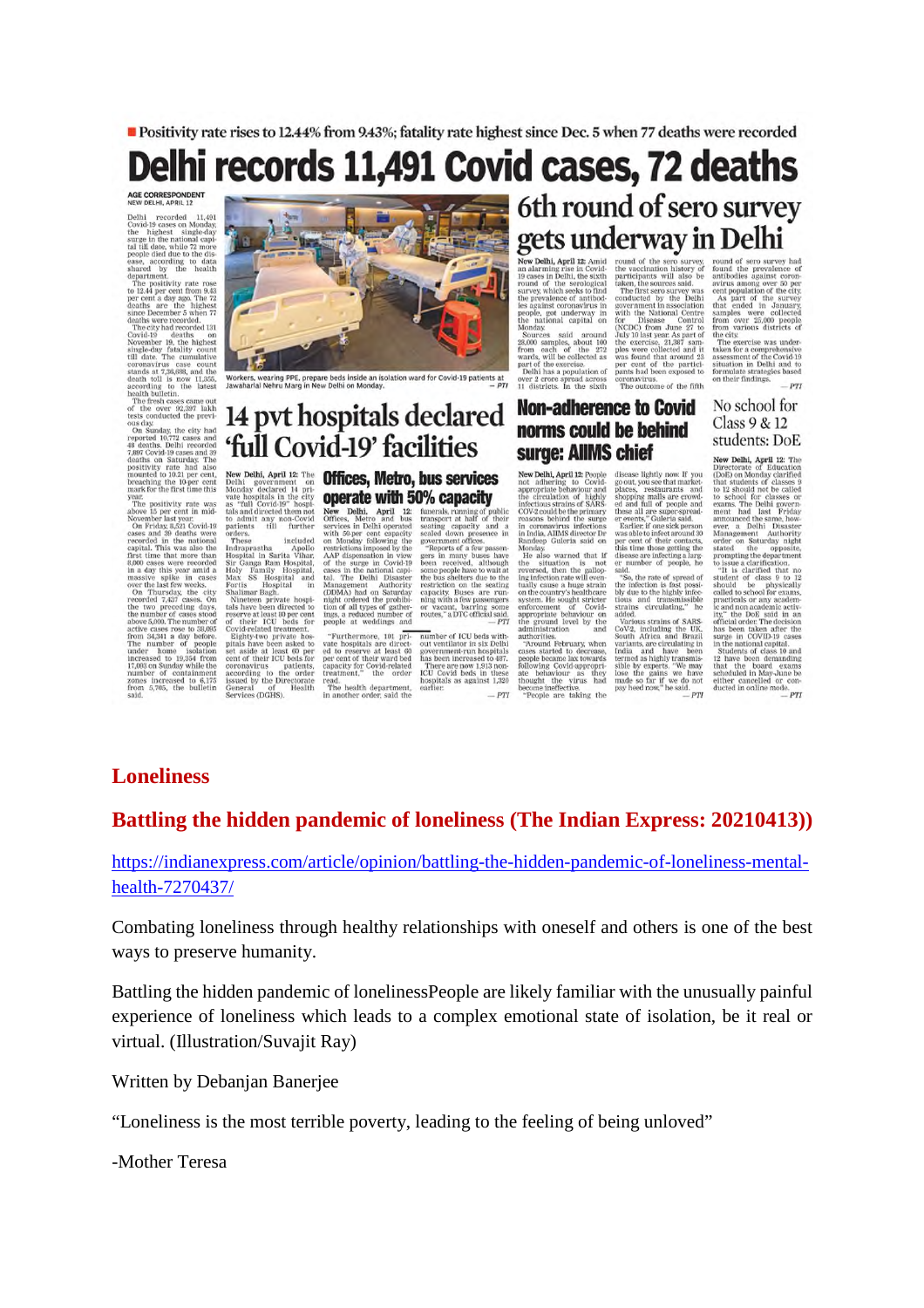We all love to be around people. We like social gatherings, friends, families, relatives, hanging out or conversing for hours and travelling. In social psychology, there are terms like "selfconcept" and "interpersonal attractions" which basically state that the constant need for human interaction is in reality the constant attempt to battle loneliness.

People are likely familiar with the unusually painful experience of loneliness which leads to a complex emotional state of isolation, be it real or virtual. Ironically enough, the apparently enhanced social proximity facilitated by the modern technology does not do enough to battle the "inner loneliness" that human minds feel. Due to certain factors, irrespective of the background noise or number of people, one can still be silent and lonely, often leading to adverse consequences.

Loneliness is a universal emotion, subjective to each individual. It stems from physical, social or emotional isolation of an individual from his/her intimate surroundings (can be other humans, pets or even loved objects). Several factors contribute to it.

A marked change in life caused by an unwanted event or loss, feeling "out of place" or "out of sync" with people around, having no close bonds/partner, having no proximal human contact/pets to share emotions or talk to, introverted personality, having a developmental illness that restricts expression or an illness that causes significant social stigma, not enough of "me" time, multiple failed relationships, excessive dependence on virtual relationships and an unfriendly or bullying environment.

Loneliness can bring about negative thinking patterns of "hopelessness" (feeling that nothing is going to change) and "worthlessness" (feeling one is not worthy enough to live), which in turn can spiral into depression. A lot of anxiety and doubts generate about the future and a lonely person starts considering him/herself to be unwanted, unloved and unproductive.

As mentioned, loneliness is not just about "external isolation", it is a state of mind. One can feel as lonely in a party, a festival or in a joint family even when surrounded by a group. We commonly see the examples of marriages or relationships in which people stay "isolated" and emotionally "lonely" even after living together for years.

However, loneliness is a reversible state of mind and based on the environment, stress and mental state of the individual, it can either resolve or lead to adverse mental health effects. Worse again, the prevalence of loneliness is on the rise.

Factor analysis of the National Mental Health Survey (NMHS) 2015-16 marks 30 per cent of the population as feeling "lonely" most of the time, whereas 65 per cent of these people have at least one mental disorder or substance abuse. Loneliness is commonly linked to depression, anxiety, poor occupational performance and headaches, and also being the sixth most potent risk for suicide.

Opinion |Post-disaster mental health support for kids is essential

Research clearly states that depression (a severe mental illness) and loneliness are intricately linked. It can also lead to generalised anxiety disorder, panic attacks and increased risk of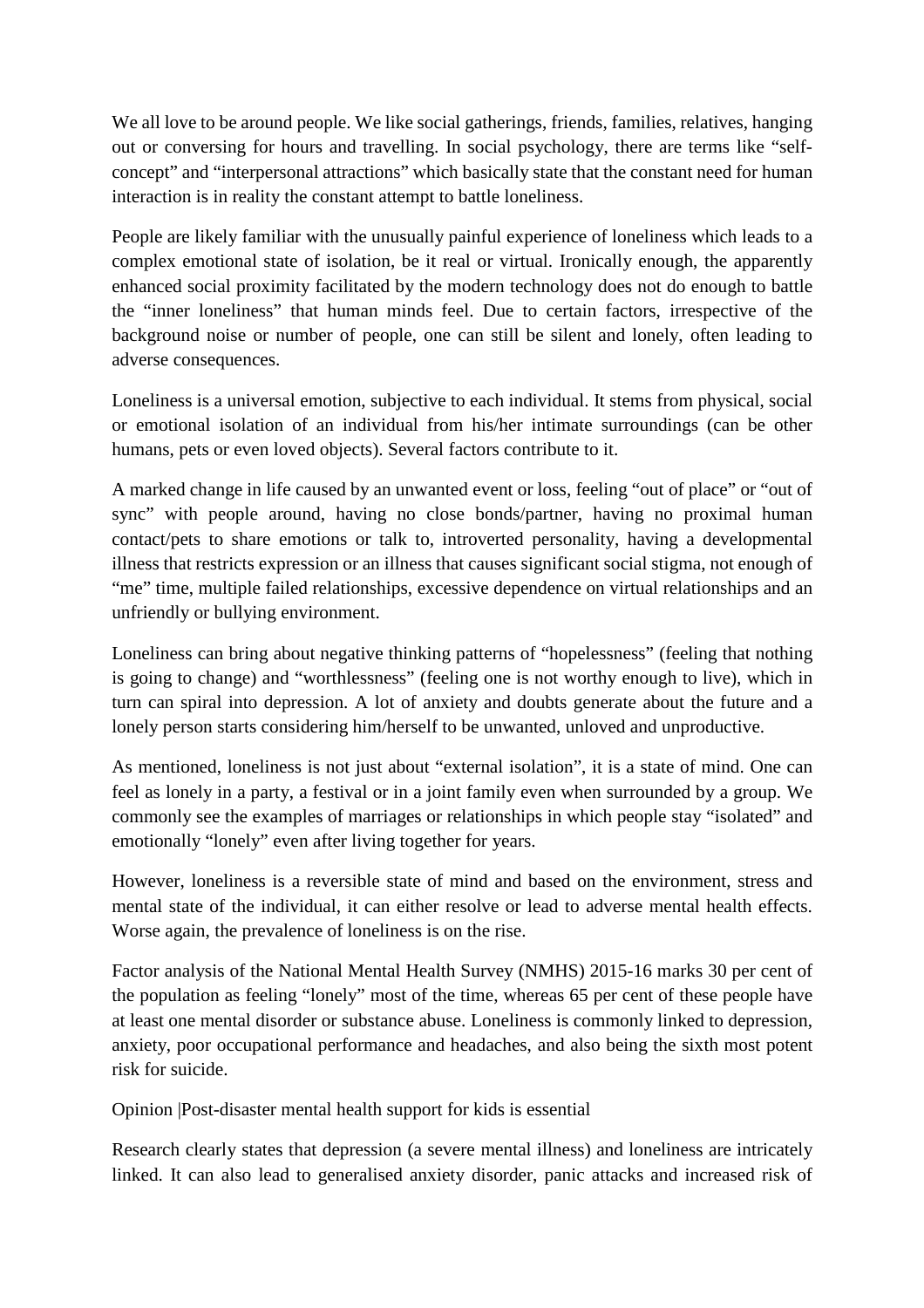schizophrenia. In children it can lead to learning problems, school refusal, selective mutism (unwillingness to speak in specific situations), and disorders with decreased academic and social performance.

In adolescents, it is a common trigger for violence, aggression and substance abuse. Loneliness has commonly been termed as a "gateway" factor for highly addictive substances like alcohol, cocaine and heroin. It leads to poor sleep quality and quantity with exhaustion by seeking alternate means of socialisation. People can also retire to the digital world leading to internet addiction and mobile overuse.

Most importantly, the World Health Organisation (WHO) considers loneliness as a "red flag" for suicidal risk, especially in adolescents and women. In 2010, the Tata Institute of Social Sciences (TISS) studied a large group of suicide attempters in the age group 15-40 years with or without mental disorders and concluded "loneliness" as one of the most important preventable risk factors.

Research in old-age depression identifies loneliness and social isolation to double the risk of suicide and quadruple the risk of depressive and anxiety disorders.

Feeling emotionally lonely for years together can influence the stress-handling mechanism of the body (adrenal glands) releasing excessive cortisol (hormone that is released in body at times of stress) causing persistent anxiety, hair fall, digestive and heart disorders, gastritis, high cholesterol and uric acid with increased risk of diabetes, obesity and stroke.

Opinion |As Covid cases rise, can India protect its most vulnerable?

Immunity can get affected in the long-term causing increased vulnerability to infections. Loneliness leads to "hyper-awareness" and "hyper-vigilance" states in which the individual is more and more preoccupied about the self with enhanced threat-response and paranoia.

In the elderly age group, dementia (disease of the brain leading to loss of memory and other abilities) risk is associated with physical and emotional loneliness. People feeling lonely tend to be constantly involved with others' lives in social media and news feeds causing chronic sense of unhappiness and inadequacy, which is more harmful.

There is no single common cause of loneliness and hence there is no common solution. Loneliness is not an illness, but rather a state of mind. Hence it can be prevented or altered, the ways varying widely. Most suggested measures are lifestyle modifications (daily schedule, Yoga and exercise, walking, hobby and activity involvement), indulging in spiritual or humanitarian activities, pet therapy, reminiscence of olden days or memories and music. These factors can promote healthy socialisation and reduce stigma.

Loneliness inevitably overlaps with some degree of depression and hence psychotherapy (a form of face-to-face counselling) that alters negative thoughts and beliefs enabling healthy attitudes and behaviour helps.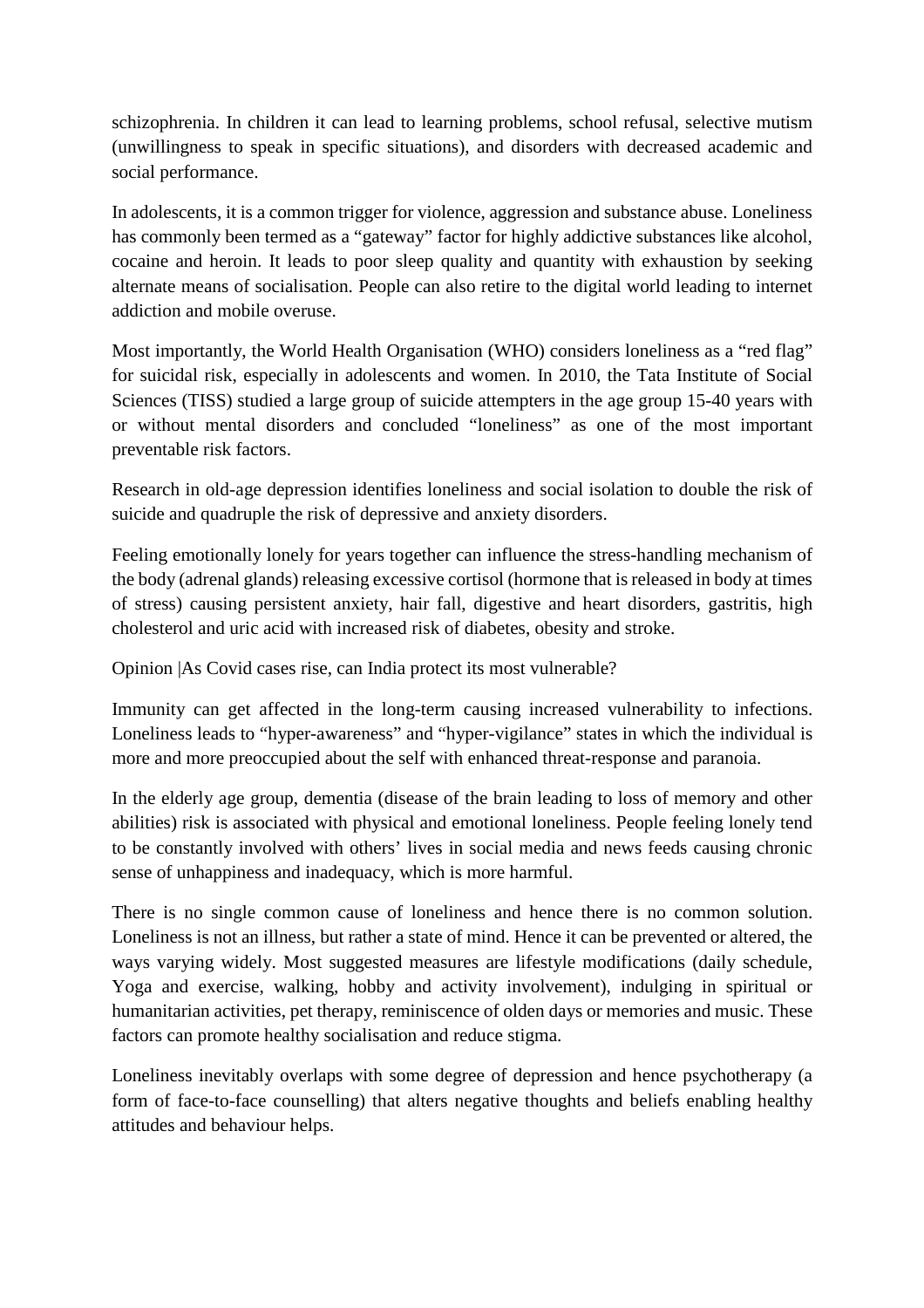It is important to understand the nature of loneliness, the reasons, the circumstances leading to it and the thoughts surrounding it. For example, a lonely school student who is an introvert and bullied repeatedly might have very different thoughts than a divorced IT professional with competitive employees all around. Each situation is unique and hence needs individualised planning.

A vital step in fighting loneliness that arises due to fear of socialising is learning adequate social skills and behaviour. There are separate social and cognitive skill training modules that are scientifically proven to encourage healthy thinking, adaptive patterns of dealing with loneliness and fearless interaction.

Here by socialising we do not mean that every person has to move out and forcibly hang around with friends or strangers. Loneliness is prevented when one voluntarily interacts just enough with the people he likes, getting emotional satisfaction.

Prevention is the best step, but a different approach altogether. It is important to be aware about this neglected evil. It is an unspoken topic and considered to be quite integral to life. Education, community awareness, having hubs and activities of healthy human-interaction, where likeminded people can meet, fight stigma and promote positive mental health can help relationships, thereby reducing loneliness.

Internal loneliness deserves a special mention here. We often fail to utilise adequate opportunities to be with ourselves. We forget to sing our favourite song aloud, sway our body to the tune that we love, laugh at our own humour or even look back at our days and smile at their completion. These small apparently insignificant activities help us find solace in ourselves from the background noise and promotes mental well-being.

However, it is not about being in solitude all the time. Social interaction and self-absorption need to be well-balanced. Tipping off this balance contributes to loneliness. Social media as always has two sides. It helps human-bonds and communication but at the same time leads to multiple pseudo-relations and superficial emotional patterns which break down easily giving rise to loneliness.

A study done in University of Surrey in 2009 shows that excessive "screen-time" (total time devoted to any visual and digital media) reduces self-satisfaction and quality of life. Technology has the risk to create a virtual world of relationships for the lonely person, which are fragile, thus causing more emotional trauma.

In the words of Sigmund Freud, "the time we spend connecting with ourselves, is the wise time". Combating loneliness through healthy relationships with oneself and others is one of the best ways to preserve humanity.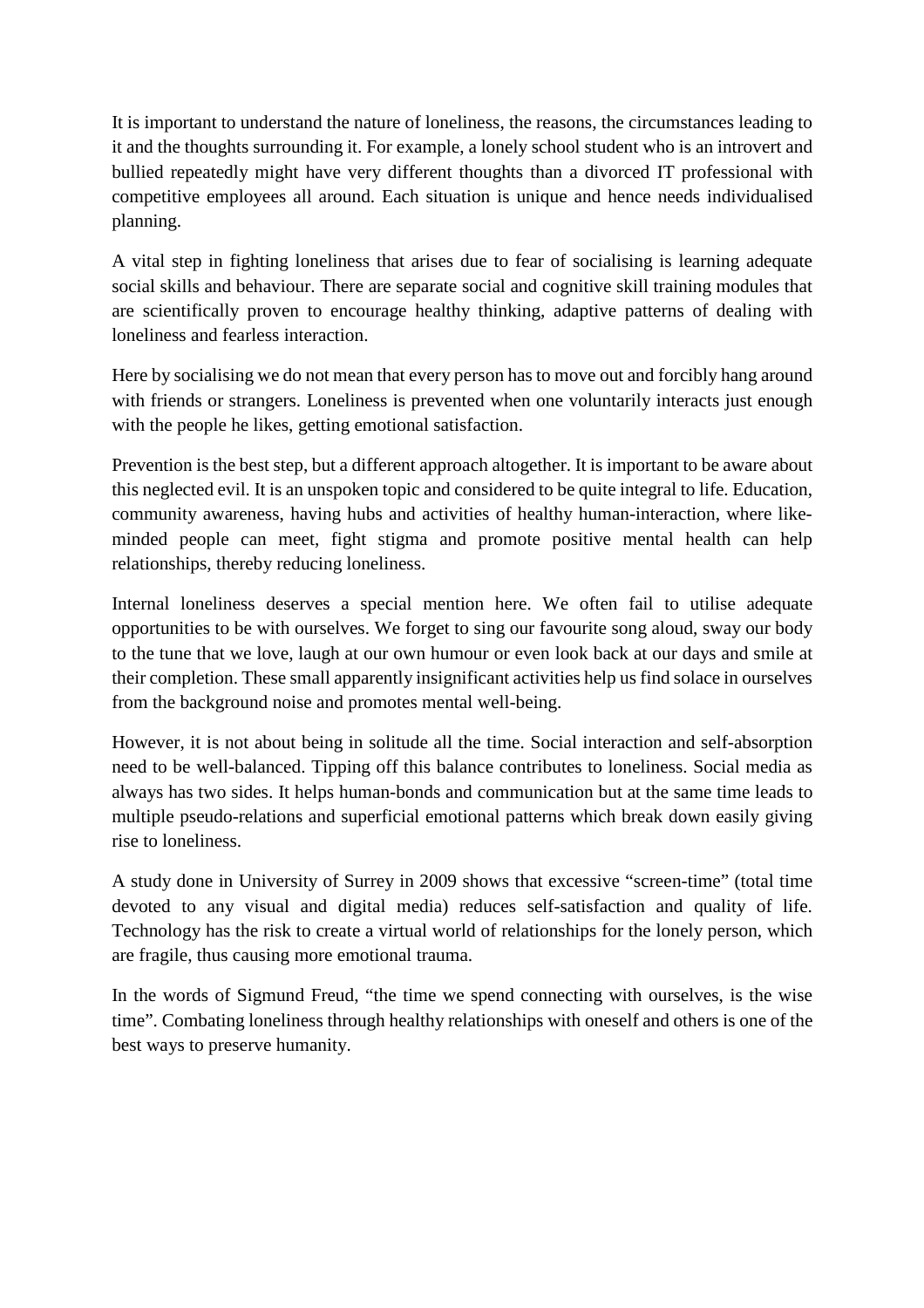### **Alzheimer's disease**

# **Imbalance in gum bacteria linked to Alzheimer's disease biomarker, claims study Washington, (New Kerala: 20210413)**

https://www.newkerala.com/news/2021/51234.htm

April 12: Older adults with more harmful than healthy bacteria in their gums are more likely to have evidence for amyloid-beta, a key biomarker for Alzheimer-> View it-->

### **Covid infection**

### **Antipsychotics can lower Covid infection, severity risk: (New Kerala: 20210413)**

Study London, April 12: Patients treated with antipsychotic drugs have a lower risk of becoming infected or suffer a milder form of SARS-CoV-2 -- the virus causing Covid-19 -- if they get infe-> View it-->

https://www.newkerala.com/news/2021/51003.htm

### **Health Care (Hindustan: 20210413)**

https://epaper.livehindustan.com/imageview\_760800\_53310376\_4\_1\_13-04- 2021\_0\_i\_1\_sf.html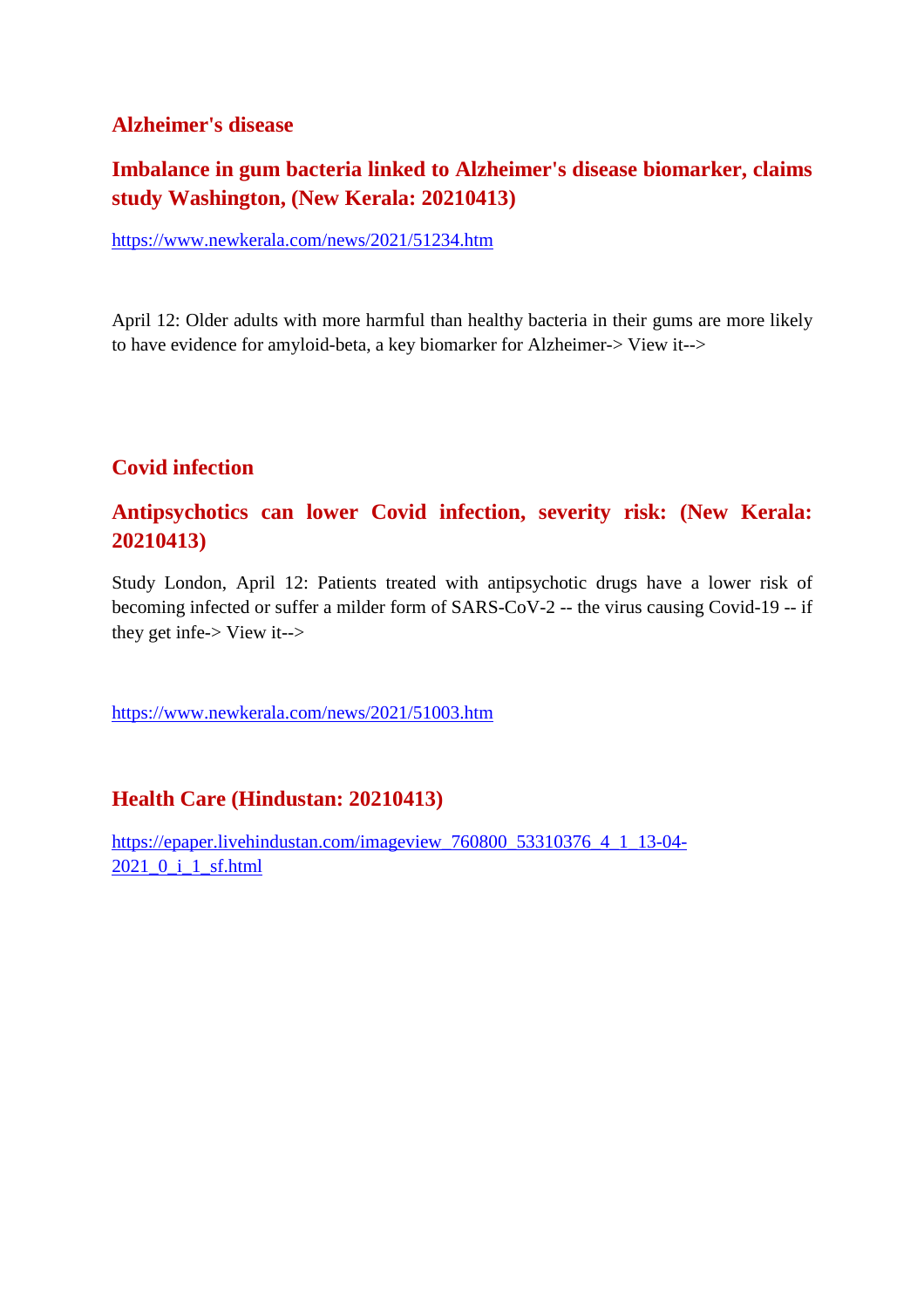कोरोना से जंग: बिना लक्षण वालों का घर पर डलाज. सर्वाधिक संक्रमण में भारत दसरे स्थान पर

र मरीजों को ही

### नई दिल्ली | ब्रजेश सिंह

भारत सबसे ज्यादा संक्रमण के मामले में ब्राजील को पीछे छोड़ते हुए दूसरे स्थान पर पहुंच गया है। सिर्फ अमेरिका ही अब भारत से आगे है। उधर, दिल्ली में भी अस्पतालों में भीड़ बढ़ रही है, जिसके बाद सरकार ने नए दिशा निर्देश जारी किए हैं। अब सिर्फ गंभीर मरीज ही कोविड अस्पतालों में भर्ती किए जाएंगे। सरकार ने सभी सरकारी और निजी

कोविड अस्पतालों को निर्देश दिया है कि बिना लक्षण या हल्के लक्षण वाले मरीजों को होम आइसोलेशन, कोविड केयर .<br>सेंटर वा हेल्थ केयर सेंटर में रखा जाए।

स्वास्थ्य महानिदेशक डॉ. नूतन मुदेजा की ओर से जारी निर्देश में कहा गया है कि सरकारी व निजी अस्पतालों में बिना लक्षण वाले या हल्के लक्षण वाले मरीजों को भी भर्ती किया जा रहा है। यह प्रोटोकाल के खिलाफ है। तीन नई श्रेणियां बनाई गई हैं ताकि मरीज बढ़ने के बाद भी गंभीर मरीजों को अस्पताल में इलाज मिल सके।

72 घंटे तक बुखार नहीं तो छुट्टी मिलेगी: सरकारने अस्पतालों में बेड की कमी ना हो इसके लिए कुछ छूट भी दी है। कहा है कि अगर कोविड केयर सेंटर, हेल्थ केयरसेंटर और अस्पताल में भर्ती व्यक्ति को लगातार 72 घंटे तक बुखार नहीं आता है उसका ऑक्सीजन स्तर 95 फीसदी होता तो उसे छुट्टी मिल जाएगी। उसके बाद उसे 7 दिन तक घर पर ही क्वारंटाइन रहना पड़ेगा। हल्के लक्षण वाले मरीज को अब 10 दिन के अंदर अस्पताल से छुट्टी मिल जाएगी। > संक्रमण के रिकॉर्ड टूटे के 03 > चार प्रमुख कारण बेज 11

 $\overline{\mathbf{R}^2}$ दिल्ली में एलएनजेपी अस्पताल के पास शादी मंडप कोविड अस्पताल बना। • प्रेट्र नए मरीज मिले राजधानी दिल्ली में लाख नए मरीज मिले सोमवार रात 12 सोमवार को, 72 लोगों की मौत हुई बजे तक देशभर में, 748 ने जान गंवाई

#### घबराएं नहीं! दिल्ली में अभी आधे कोरोना बेड खाली खाली

| केंद्र                 | बेड क्षमता | भर्ती |  |
|------------------------|------------|-------|--|
| अस्पताल                | 11675      | 6216  |  |
| कोविड केयर सेंटर       | 5525       | 190   |  |
| कोविड हेल्थ केयर सेंटर | 82         | 68    |  |
| होम आइसोलेशन           |            | 17093 |  |

### अस्पताल में भर्ती करने के लिए तीन श्रेणी बनाई

1. बिना लक्षण वाले मरीजों को होम आइसोलेशन,कोविड केयर सेंटर में रखें 2. हल्के लक्षण वाले मरीज को अगर गंभीर समस्या नहीं है. ऑक्सीजन स्तर 94% तक है,उसे भी होम आइसोलेशन या कोविड केयर हेल्थ केयर सेंटर भेजें 3. गंभीर मरीज जिनका ऑक्सीजन स्तर 90% से कम है उन्हें ही कोविड अस्पताल में भर्ती किया जाए। कैंसर, एचआईवी और ट्रांसप्लांट कराने वाले मरीज बुजुर्ग मरीजों को भर्ती करें ।

नई दिल्ली | विशेष संवाददाता देश को कोरोना का तीसरा टीका

5459

5330

 $14$ 

स्पूतनिक-5 जल्द ही मिल सकता है। केंद्रीय औषधि प्राधिकरण की विशेषज्ञ समिति ने कुछ शर्तों के साथ रूसी टीके .<br>स्पतनिक के आपात इस्तेमाल को मंजूरी ्<br>देने की सिफारिश की है। ड्रग कंट्रोलर एक-दो दिनों में इसे मंजूरी दे सकते हैं। स्वास्थ्य मंत्रालय के सूत्रों ने बताया कि केंद्रीय औषधि मानक नियंत्रण

14 निजी अस्पतालों में सिर्फ संक्रमितों का इलाज होगा

### नई दिल्ली | वरिष्ठ संवाददाता

दिल्ली सरकार ने राजधानी के 14 बडे निजी अस्पतालों को पूरी तरह कोविड अस्पताल घोषित कर दिया है। इनमें सर गंगाराम, इंद्रप्रस्थ अपोलो, फोर्टिस और मैक्स जैसे बड़े अस्पताल शामिल हैं। इसके साथ ही 19 निजी अस्पतालों

को 80% आइसीय बेड कोरोना मरीजों के लिए आरक्षित करने के लिए कहा है। 82 अन्य अस्पतालों में 60% आईसीयू बेड कोरोना मरीजों के लिए आरक्षित किएगए हैं। सरकारने 101 अन्य निजी अस्पतालों को भी कोरोना का इलाज शुरू करने और अपनी कुल क्षमता के 60 फीसदी वार्ड बेड कोरोना मरीजों के लिए आरक्षित करने के निर्देश दिए हैं।

### ये बने कोविड अस्पताल

इंद्रपुरथ अपोलो, होली फैमिली सर गंगाराम, महाराजा अगसेन अस्पताल पंजाबी बाग, मैक्स सूपर स्पेशलिटी शालीमार बाग, फोर्टिस शालीमार बाग, मैक्स स्मार्ट सुपर स्पेशलिटी साकेत, वेंकटेश्वर, श्री बालाजी एक्शन इंस्टीट्यूट, जयपुर गोल्डन, माता चानन देवी, मनीपाल, पृष्पावती सिंघानिया और सरोज .<br>सुपर स्पेशलिटी अस्पताल

यहां 50% आरक्षित थे पर बेड भर जाने के बाद नया निर्देश जारी किया गया है। मुख्यमंत्री अरविंद केजरीवाल ने आला अफसरों के साथ बैठक के बाद इसके लिए दिशा-निर्देश दिए थे।

# स्पूर्तानेक टीके की मंजूरी के लिए सिफारिश

### दावा : रूस में बना यह टीका 91.6 फीसदी तक प्रभावी

स्पूतनिक के तीसरे चरण के परीक्षण के अंतरिम विश्लेषण में इसके 91.6% तक प्रभावी होने की बात सामने आई जिसमें रूस में 19,866 स्वयंसेवियों पर किए नाए परीक्षण का डेटा शामिल किया गया। हाल में स्वास्थ्य मंत्री डॉ . हर्षवर्धन ने भी<br>कहा था कि एक सप्ताह में मंजूरी प्रदान की जाएगी। **>** ब्योरा पेज 11

संगठन की विषय विशेषज्ञ समिति ने स्पतनिक के आपात इस्तेमाल को मंजरी दिए जाने के डॉ. रेड्डीज लैबोरेटरीज के आवेदन पर सोमवार को संज्ञान लिया।

टीके के तीसरे चरण के परीक्षण हाल में पूरे हुए हैं। देश में आपात इस्तेमाल के लिए इस टीके का रूस से आयात किया जाएगा। रेड्डी लेबोरेटरी भी निर्माण करेगा।

### **Infection (Hindustan: 20210413)**

https://epaper.livehindustan.com/imageview 760802 53495574 4 1 13-04-2021 3 i 1 sf.html